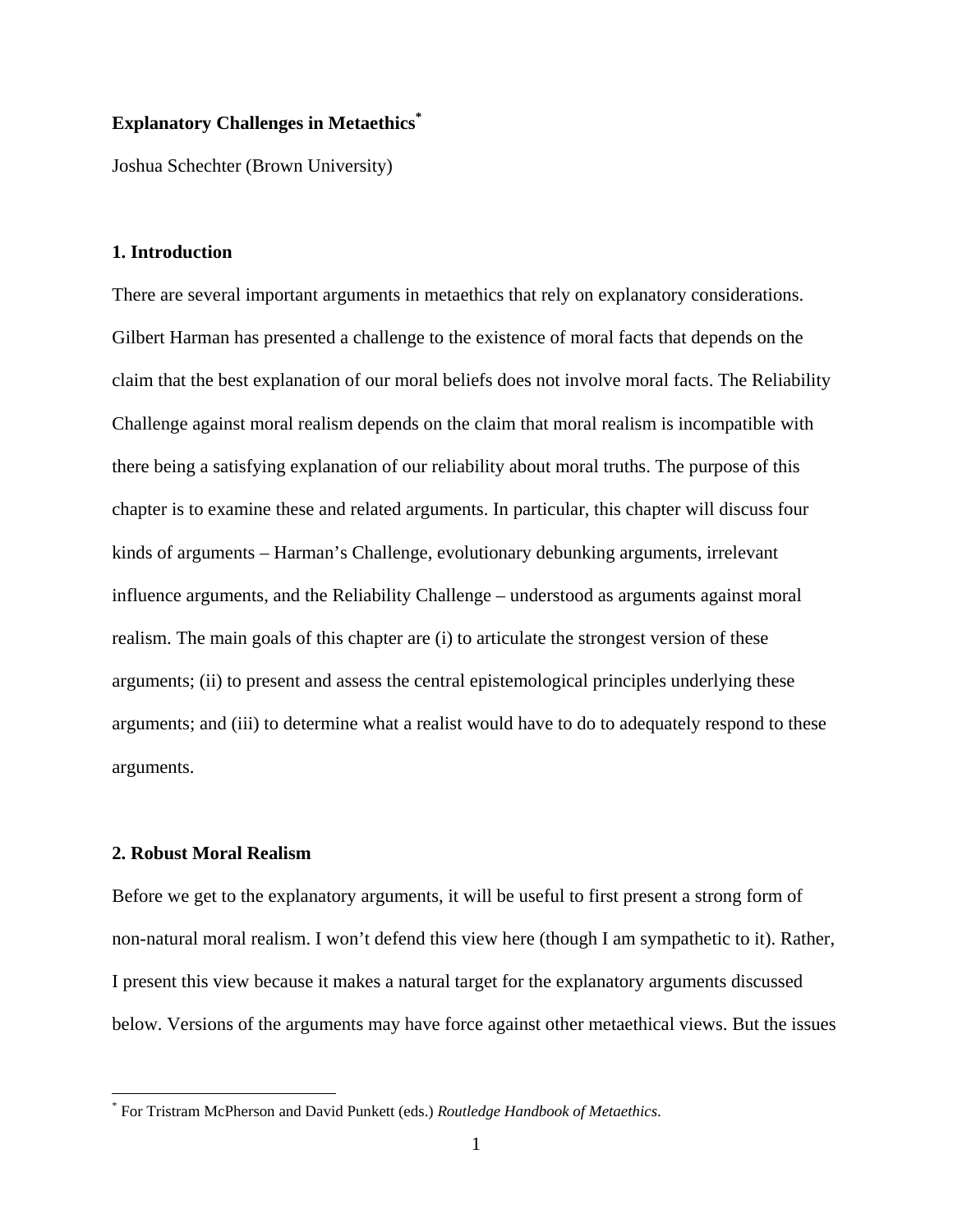involved are delicate, and it is easier to get a sense of the crux of the arguments when they are targeted against a strong form of realism.

 The version of moral realism that will serve as the target of the explanatory arguments has seven theses. The first thesis concerns the nature of moral language and thought:

(Cognitivism) Certain sentences and mental representations purport to represent moral facts. They are both meaningful and truth-apt (that is, capable of being true or false).

This thesis should be accepted by any moral realist.

The second thesis is the denial of moral error theory:

(Non-Error Theory) Some attributions of basic moral properties and relations are true.

Moral error theory is sometimes understood to be the claim that all moral sentences are false. But this is a mistake. If a moral sentence is false then its negation is true. Instead, moral error theory is better understood as the view that sentences that attribute basic moral properties and relations are false. For example, if wrongness is a basic moral property, then according to moral error theory, any sentence that attributes wrongness to an action will be false, but its negation – and the sentence "no action is wrong" – will be true.

The third thesis is a claim about the independence of the moral:

(Independence) The fundamental moral facts do not depend on us. In particular, they do not depend on facts about our minds, language, or social practices.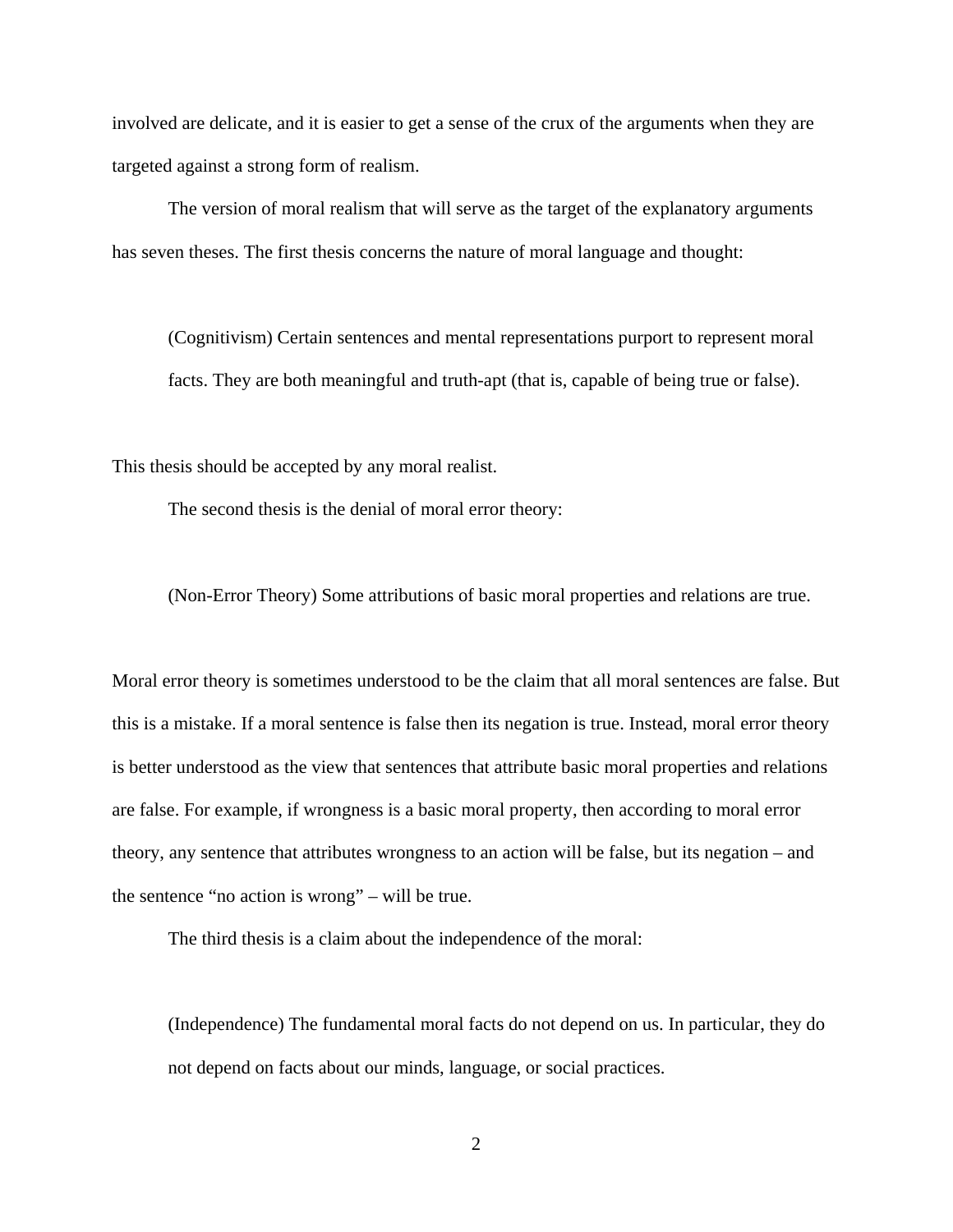On any plausible realist view, some moral facts depend on facts about our minds, language, or social practices. For example, that my friends detest the taste of strawberry ice cream is part of why it would be better to bring a tub of vanilla to their party. That certain words and gestures have the meanings that they do – which itself depends on complex facts about our social practices – is part of why uttering certain sentences or making certain gestures is morally problematic. And so on. According to Independence, what are independent of us are the fundamental moral facts – those moral facts that (in combination with non-moral facts) determine the rest.

 How should "independent" be understood here? The best way to understand this notion is in terms of a kind of explanation (Fine 2012). According to Independence, facts about our minds, language, and social practices do not constitutively explain the truth of the fundamental moral facts. In other words, the fundamental moral facts do not obtain in virtue of facts about our minds, language, or social practices.

 Independence captures one sense in which morality may be claimed to be objective. The fourth thesis captures a different sense in which morality may be claimed to be objective. This is the sense on which not every practice of moral assessment is on a par.

(Non-Plenitude) Of the many possible coherent practices of moral assessment, only a few are correct. Not all practices are on a par.

This thesis requires some explanation. Consider a view of the metaphysics of morality on which there are a vast number of different moral properties. For instance, there are the properties of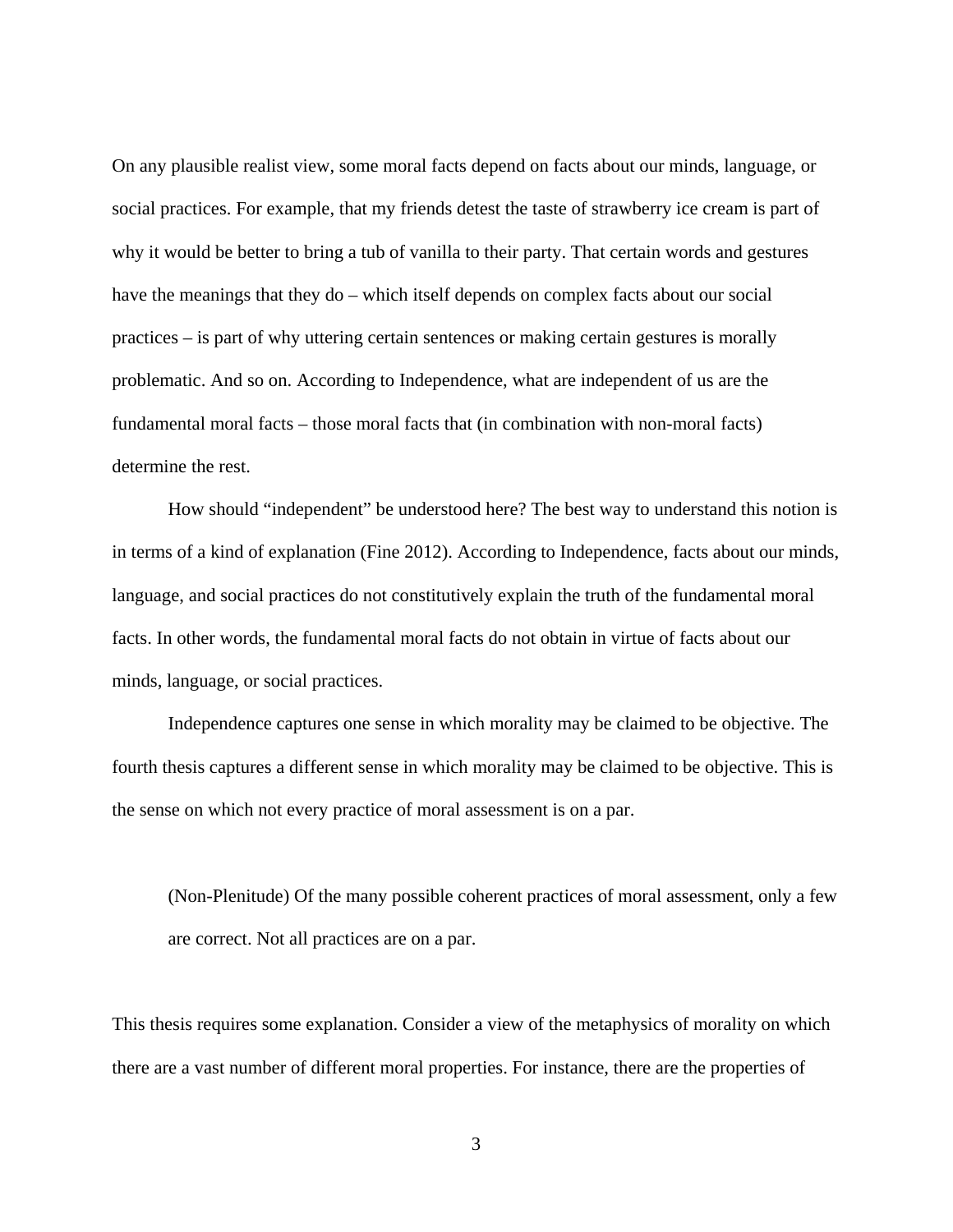rightness and wrongness. There are also the properties of rightness\* and wrongness\*, the properties of rightness\*\* and wrongness\*\*, and so forth. Indeed, suppose there are so many properties analogous to rightness and wrongness that every coherent practice of assessing actions as "right" or "wrong" fits one of these pairs of properties. Suppose, too, that none of the pairs of properties is metaphysically privileged over the rest. (This view is loosely analogous to plenitudinous Platonism about mathematics, according to which every consistent mathematical theory correctly describes some part of mathematical reality (Balaguer 1998).) For instance, on this view, if members of some society have a coherent practice of moral assessment that involves accepting the claim "causing gratuitous suffering is wrong, but not on Tuesdays", this claim will be true when their word "wrong" is understood to stand for a different property than what our word "wrong" stands for. Such a plenitudinous view of morality is compatible with the first four theses. But it lacks an important kind of objectivity. The Non-Plenitude thesis is intended to rule out this kind of non-objective view.

The fifth thesis is the denial of moral naturalism.

(Non-Naturalism) Moral properties and relations are not natural properties and relations.

This is a metaphysical thesis about the nature of moral properties and relations. There are two conceptions of the natural that are relevant here. According to one conception, natural properties are the kinds of properties that play a role in the natural sciences (along with any properties that are reducible to or fully grounded in such properties). According to a second (and potentially broader) conception, natural properties are descriptive properties. (See "Metaphysical Relations in Metaethics" in this volume for one way to make this precise.) The difference between these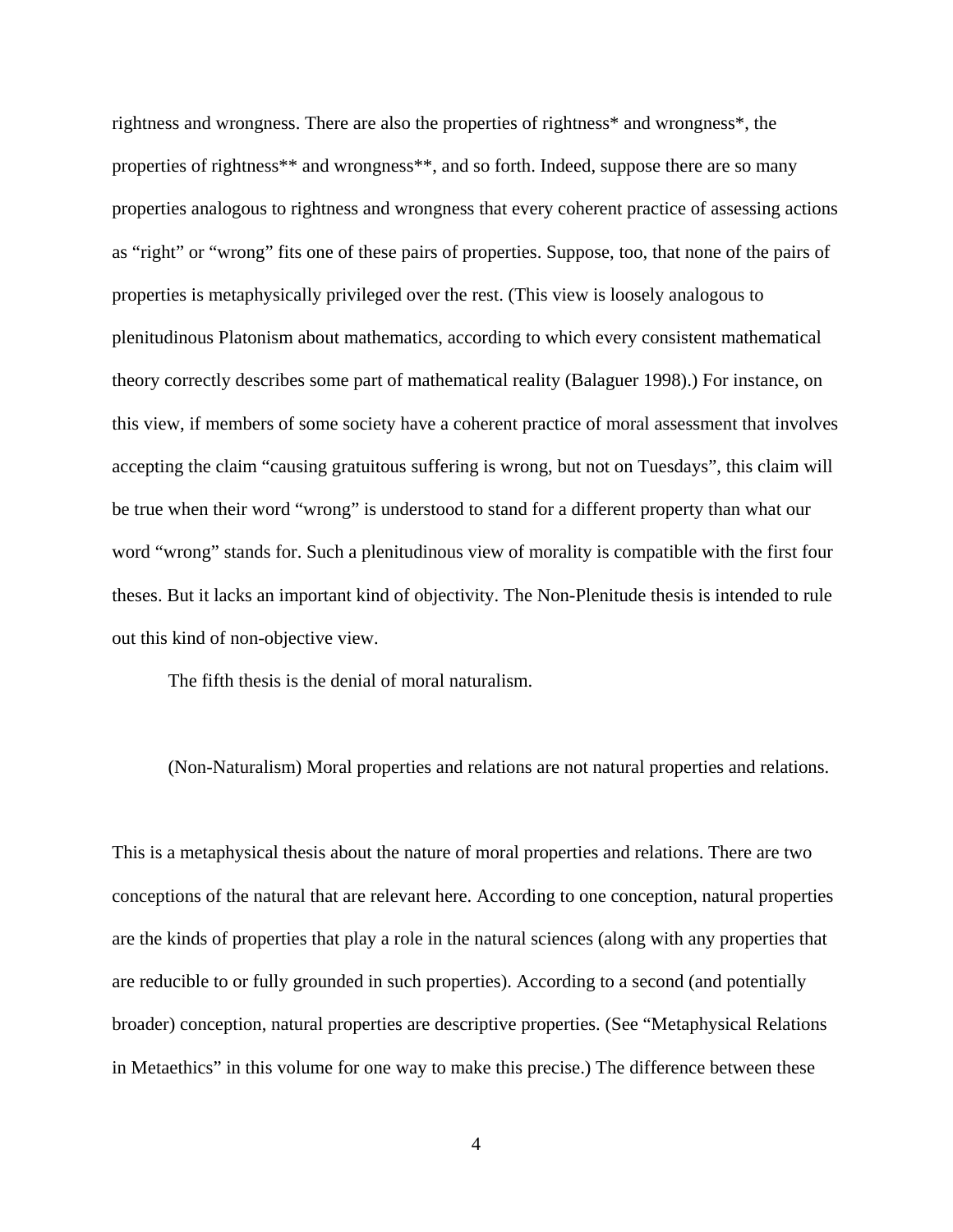two conceptions will not be important in what follows. What will be important is the claim, plausible on either conception, that natural phenomena do not have non-natural causes. Given this claim, the fifth thesis entails that moral facts do not cause natural phenomena.

The final two theses concern the status of our moral beliefs:

(Justification) By and large, the moral claims we believe (upon reflection and discussion) are epistemically justified.

(Reliability) By and large, the moral claims we believe (upon reflection and discussion) are true. Or, at least, we do significantly better than chance would predict.

According to these two theses, we are not epistemologically hopeless about the moral. Many of our moral beliefs are justified – they are rational for us to have. Many of our moral beliefs are true. Even if our moral beliefs are imperfect, they are correct more often than they would be if they were generated at random.

 These seven theses concern moral language, moral thought, moral metaphysics, and moral epistemology. Taken together, they characterize a strong form of moral realism. Borrowing a term popularized by David Enoch, in what follows I will use "robust moral realism" to stand for this package of views (Enoch 2011). Robust moral realism will serve as the main target of the explanatory challenges discussed below.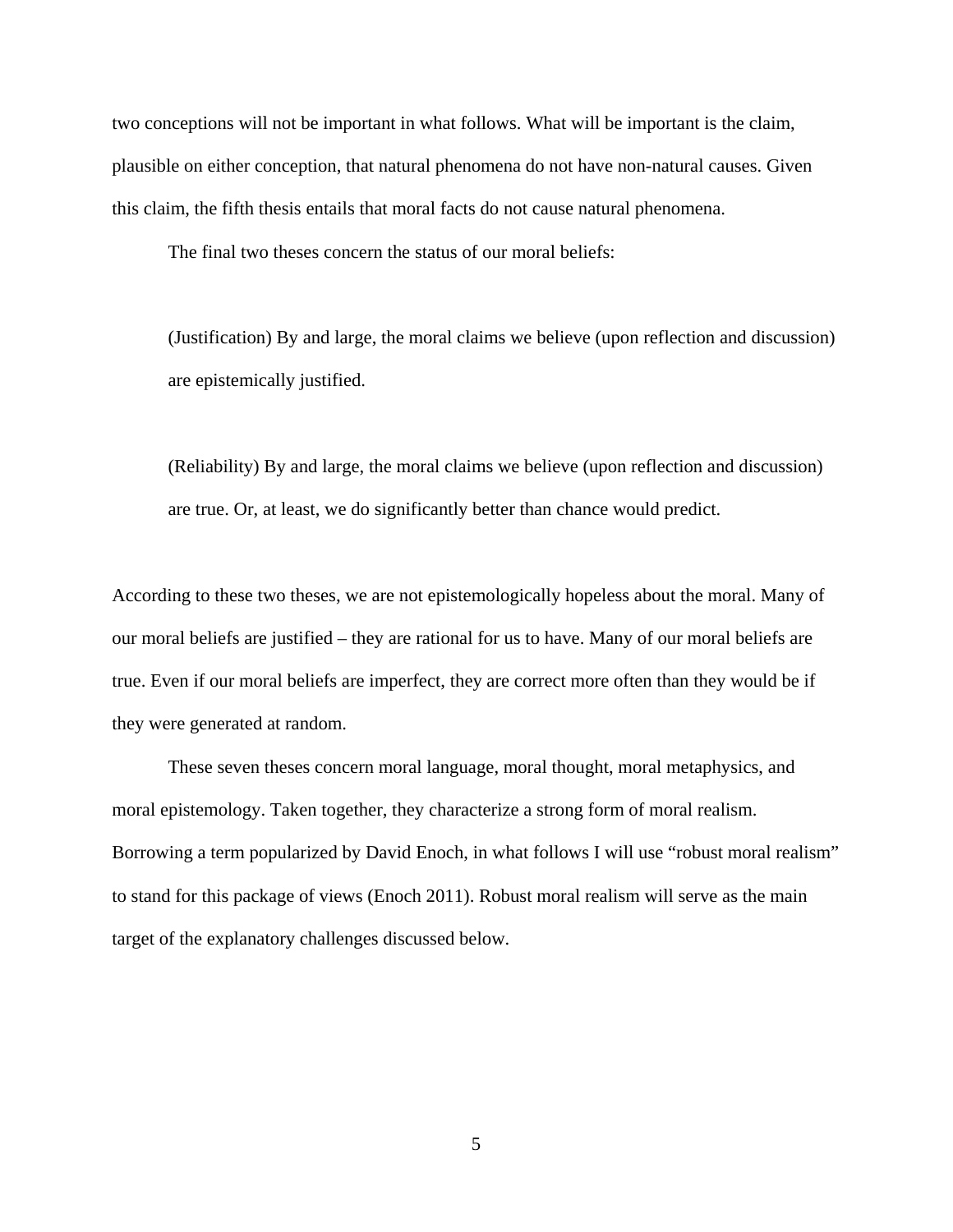### **3. Harman's Challenge**

The first explanatory challenge I will discuss is due to Gilbert Harman. In *The Nature of Morality,* Harman presents a challenge to our belief in the existence of moral facts (Harman 1977: 3–10). Harman begins by noting a disanalogy between moral and scientific beliefs. Consider some scientific observation. To use Harman's example, consider a physicist observing a vapor trail in a cloud chamber and immediately coming to believe that there is a proton over there. Harman points out that the best explanation of the physicist's belief involves the existence of a proton. (Roughly: The proton interacted with the vapor in the chamber, causing there to be a vapor trail. Photons bounced off the vapor trail and interacted with photoreceptors in the physicist's eye, which led to a pattern of electric impulses in the physicist's optic nerve … which led to the physicist's belief.) By contrast, consider some "moral observation". Again to use Harman's example, consider someone who observes children lighting a cat on fire and immediately comes to believe that what the children are doing is wrong. Harman suggests that the best explanation of the observer's belief does not involve the existence of moral facts, at least not as they are conceived of by the robust moral realist. The explanation of how the observer came to have the moral belief only seems to involve facts about the psychology (and culture and social background, etc.) of the observer.

Why does this (apparent) disanalogy pose some kind of problem for robust moral realism? There are a few different arguments that one could present that make use of Harman's disanalogy. For instance, one might claim that a belief in an independent truth doesn't count as a piece of knowledge unless the best explanation of how the thinker came to have the belief involves the truth in question. (Related principles concerning the nature of knowledge have been endorsed by several epistemologists (Goldman 1988: 22; Jenkins 2006: 139).) Given this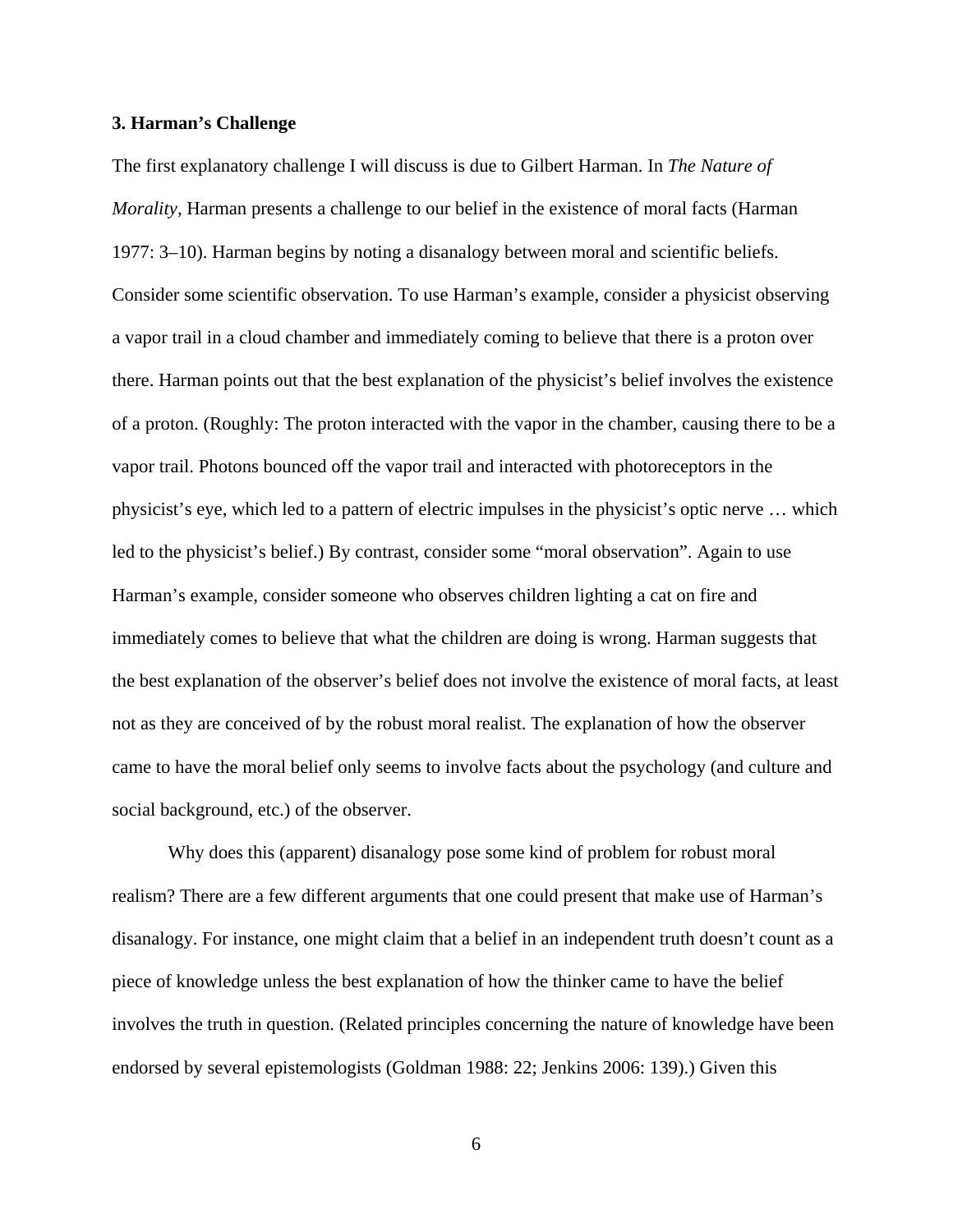principle, one might argue that since the best explanation of our moral beliefs does not involve moral truths, either (i) the moral truths are not independent of us or (ii) our moral beliefs do not count as knowledge. (This argument is broadly analogous to Benacerraf's problem for Platonism about mathematics (Benacerraf 1973).) This argument runs into difficulty, however, since the proposed principle is false. One important kind of counterexample concerns knowledge of the future. By observing water in a pot on the stove, I can come to know that the water will boil. This is so even though the fact that the water will boil doesn't play a role in the explanation of my belief.

A second argument that could be presented goes as follows: Since moral facts don't play a role in the best explanation of our moral beliefs, it is mysterious how it could be that our moral beliefs are by and large true. This casts doubt on our reliability about morality, and provides us with reason to give up our moral beliefs. This argument is an important one, and will be discussed below. But it is not the challenge that Harman poses.

To understand Harman's Challenge, it is helpful to return to the case of protons. Why are we justified in believing that protons exist? A plausible answer is that the claim that protons exist is part of the best explanation of our observations of the world, including the observation of vapor trails in cloud chambers. Our belief that protons exist is justified because the claim that protons exist plays an important role in explaining our observations. The same does not seem to be true for our belief in moral facts – moral facts do not seem to play any role in explaining our observations. Thus, argues Harman, we have reason to worry that our belief that there are moral facts is unjustified.

This line of thought is tied to a general picture of epistemic justification. According to a popular view, many of our beliefs are justified on the basis of Inference to the Best Explanation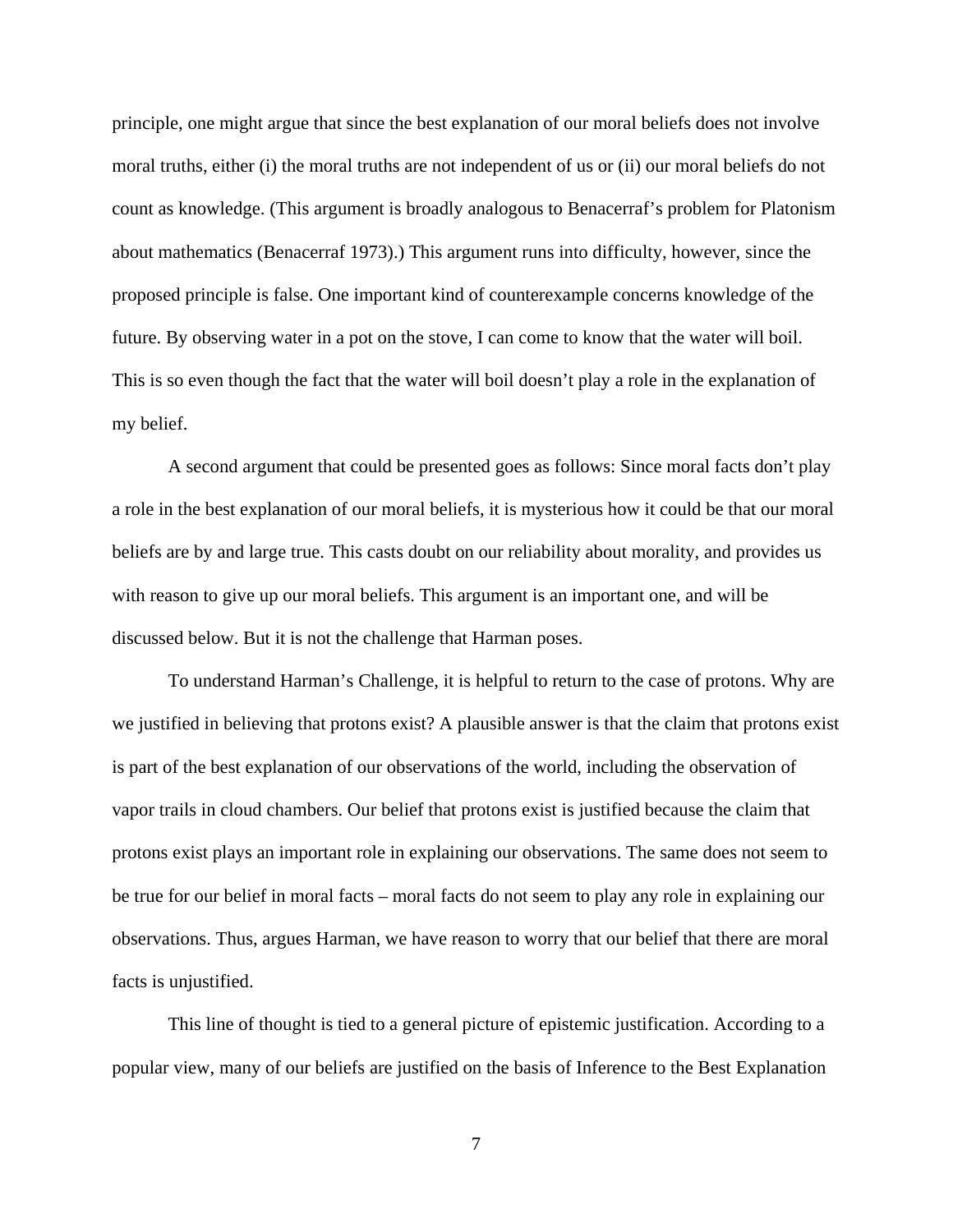(Lipton 2004). Given some evidence, we are justified in coming to believe a hypothesis if it (i) does a sufficiently good job of explaining the evidence and (ii) does a significantly better job of explaining the evidence than alternatives. Candidate explanations are better than alternatives when they have various explanatory virtues  $-e.g.,$  they are simpler, less ad hoc, have greater predictive power, yield greater understanding, are theoretically fruitful, and so on. Harman's Challenge depends on something like a converse to Inference to the Best Explanation: If certain claims do not play a role in the best explanation of our observations, we are not justified in believing them.

Harman's Challenge thus rests on a general epistemic principle. At a first stab, we can state the principle as follows: We are justified in believing that there exist objects of a certain kind only if the existence of those objects plays a role in the best explanation of the relevant kind of observations. As stated, this principle needs several refinements. One issue is that morality doesn't obviously involve the existence of special moral objects. Rather, morality involves the attribution of moral properties and relations – the properties of rightness, wrongness, goodness, and badness, and the relations of is-morally-better-than and is-a-moral-reason-for, among others. So the epistemic principle needs to be expanded to apply to properties and relations, too.

A second refinement is that, presumably, for us to be justified in believing in the existence of objects, it is not necessary that the objects play a role in explaining our observations of those very objects. (And similarly for properties and relations.) It would suffice that they play a role in explaining something else, so long as what is explained is part of our total body of evidence. Moreover, if a claim is itself part of our total body of evidence, it doesn't need to do any explanatory work for us to be justified in believing it. That it is part of our total evidence suffices.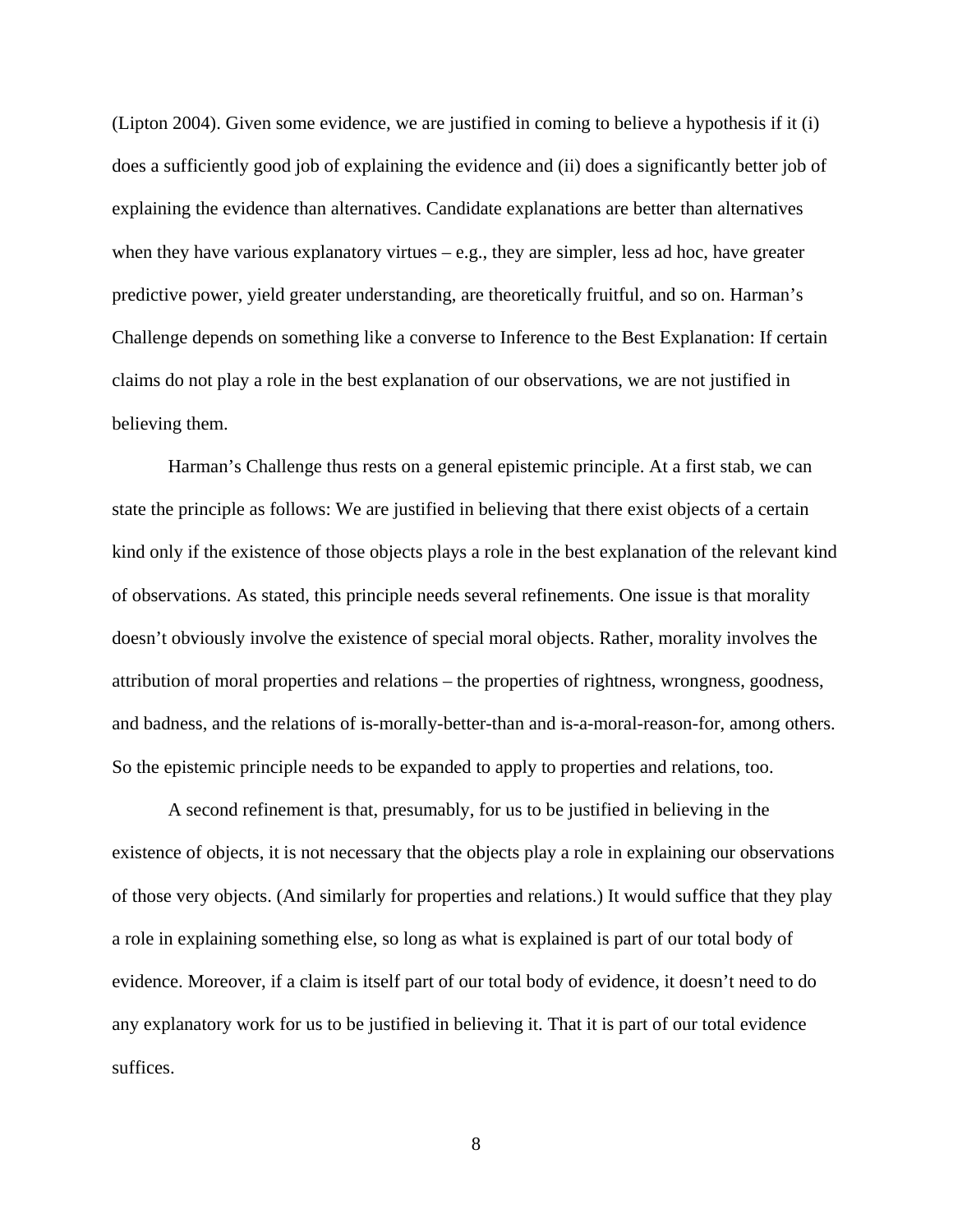A third refinement is that we may be justified in having some beliefs on a basis that doesn't involve Inference to the Best Explanation – for instance, we may be justified on the basis of perception or some kind of intuition, or perhaps because the beliefs in question are included in our epistemic starting point. (Harman himself endorses the claim that the beliefs included in one's epistemic starting point have a privileged epistemic status (Harman 1995: 189–93).) The epistemic principle at issue in Harman's Challenge is better understood as a principle governing the revision of belief. A belief in some claim loses justification when we acquire good reason to believe that the claim does not play an appropriate explanatory role.

Putting this all together, we get the following epistemic principle:

If we are justified in believing that the best explanation of our total body of evidence does not involve the existence of a certain kind of object or the exemplification of a certain property or relation (and our total body of evidence doesn't itself entail that the kind of object exists or that the property or relation is exemplified) then this defeats any initial justification we might have had to believe that the kind of object exists or the property or relation is exemplified.

This principle is a mouthful. But it captures a straightforward idea. For us to be justified in believing that there are moral facts – that is, facts that attribute basic moral properties – such facts had better "earn their keep". They had better be part of our evidence or part of the picture of the world that does the best job of explaining our evidence.

Given this principle (perhaps with additional refinements), Harman's Challenge is generated by the following line of thought: Our direct evidence about the world does not include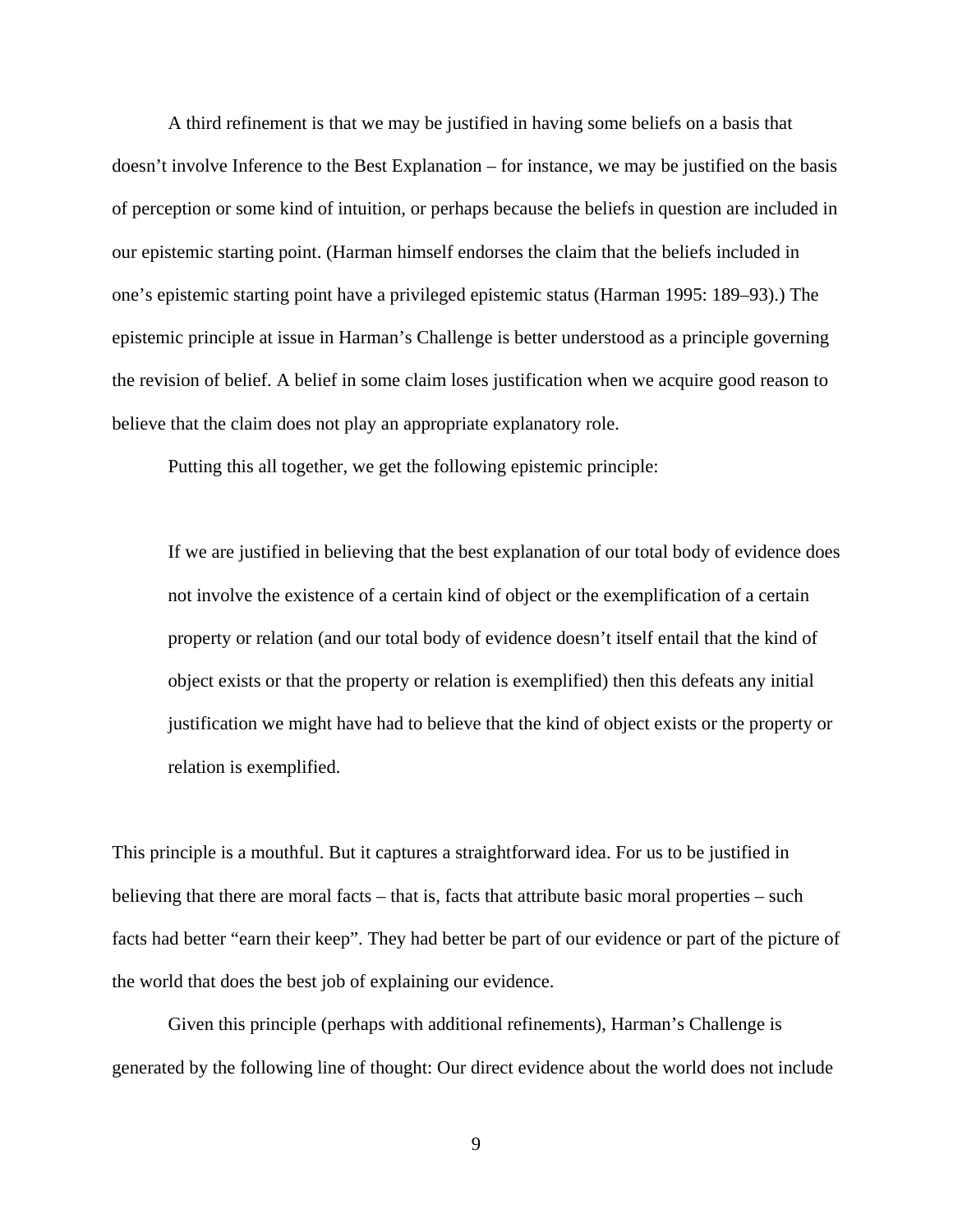moral facts. Moral facts are not part of the best explanation of our moral beliefs. Moral facts are not part of the best explanation of any other part of our evidence. So, by the epistemic principle, we are not justified in believing in the existence of moral facts.

As I've so far presented it, Harman's Challenge is a challenge to our justification for believing in the existence of moral facts. But it is better to view it as a challenge to robust moral realism taken as a package. This is because there are ways to avoid or answer the challenge by rejecting realist theses. It is easy to see that the challenge poses no difficulty for a moral error theorist or for someone who denies that moral beliefs are justified. What is more interesting is that some naturalists are also able to straightforwardly answer the challenge (Harman 1986). Consider a view according to which moral properties are reducible to natural properties that do explanatory work. For instance, consider a view on which the property of moral rightness just is the property of maximizing the satisfaction of preferences. Alternatively, consider a view on which the property of moral rightness just is the property of being what would be approved of by one's community if it were fully informed. On such a view, Harman's Challenge can easily be answered: The constituents of the property of moral rightness – e.g., preference, satisfaction, and the like – do important explanatory work for us. Since the property of rightness reduces to these constituents, it does not need to do any additional explanatory work to belong in our picture of the world. Such a reductive view of moral properties may raise further questions – for instance, why is it that this natural property (as opposed to some other natural property) plays such an important role in our thought and talk? And in answering these further questions, it may be helpful to show how the property of moral rightness plays a distinctive explanatory role. But to answer Harman's Challenge, no more is required.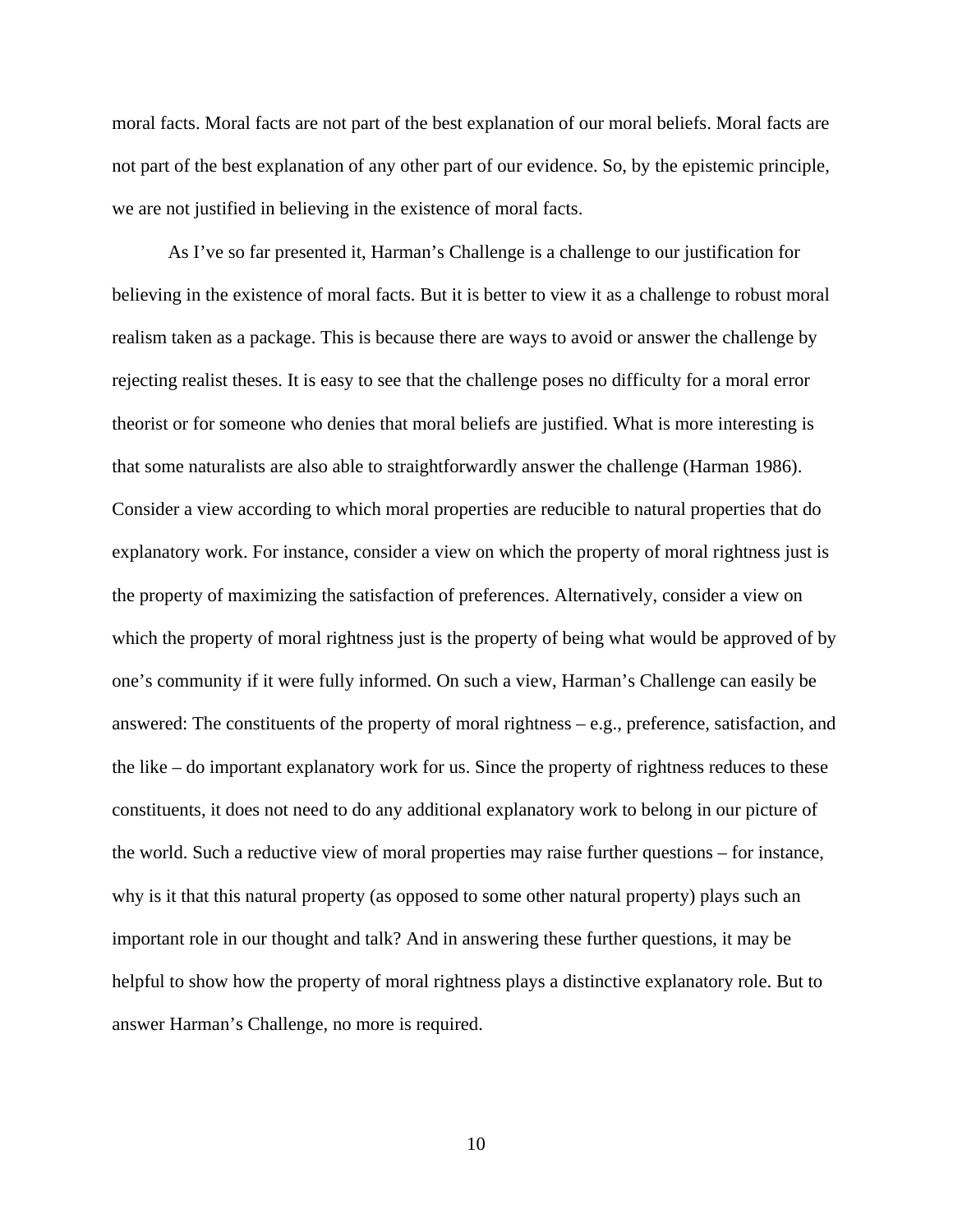This kind of response doesn't work for all naturalist views. Consider a naturalist view according to which moral properties are distinctive natural properties that are not reducible to other natural properties. Since moral facts are a new kind of natural fact, to directly answer Harman's Challenge, one would need to show how these natural facts earn their keep. Of course, a naturalist is in a better position than a robust realist to show this. This is for two reasons. First, adding new natural facts to one's picture of the world presumably requires less justification than adding new facts of a completely novel kind. Second, since the robust realist claims that moral facts are not natural facts, such a realist will presumably claim that moral facts cannot play a role in the causal explanation of natural phenomena. So they cannot earn their place in our picture of the world by providing causal explanations.

Harman's Challenge is therefore at its strongest targeted against robust moral realism. How might a robust realist respond to this challenge? One strategy is to find an explanatory role for moral facts to fill. Indeed, much of the debate over Harman's Challenge has taken this form, though typically on behalf of the non-reductive naturalist. For instance, Nicholas Sturgeon provides examples of cases in which we are happy to treat some moral fact as explaining some natural facts (Sturgeon 1988: 243–244). Sturgeon's examples include (i) the fact that Hitler was morally depraved helps to explain why Hitler did what he did (e.g., start a world war); and (ii) the fact that the institution of slavery was particularly bad in the  $18<sup>th</sup>$  and  $19<sup>th</sup>$  centuries in Europe and North America helps to explain why widespread opposition to slavery appeared then. Sturgeon argues that these examples provide an answer to Harman's Challenge.

Sturgeon is right that we are sometimes happy to treat moral facts as explaining natural facts. But his examples don't provide a good avenue of response for the robust realist. One difficulty is that, as we have seen, the robust realist claims that moral facts are not natural facts,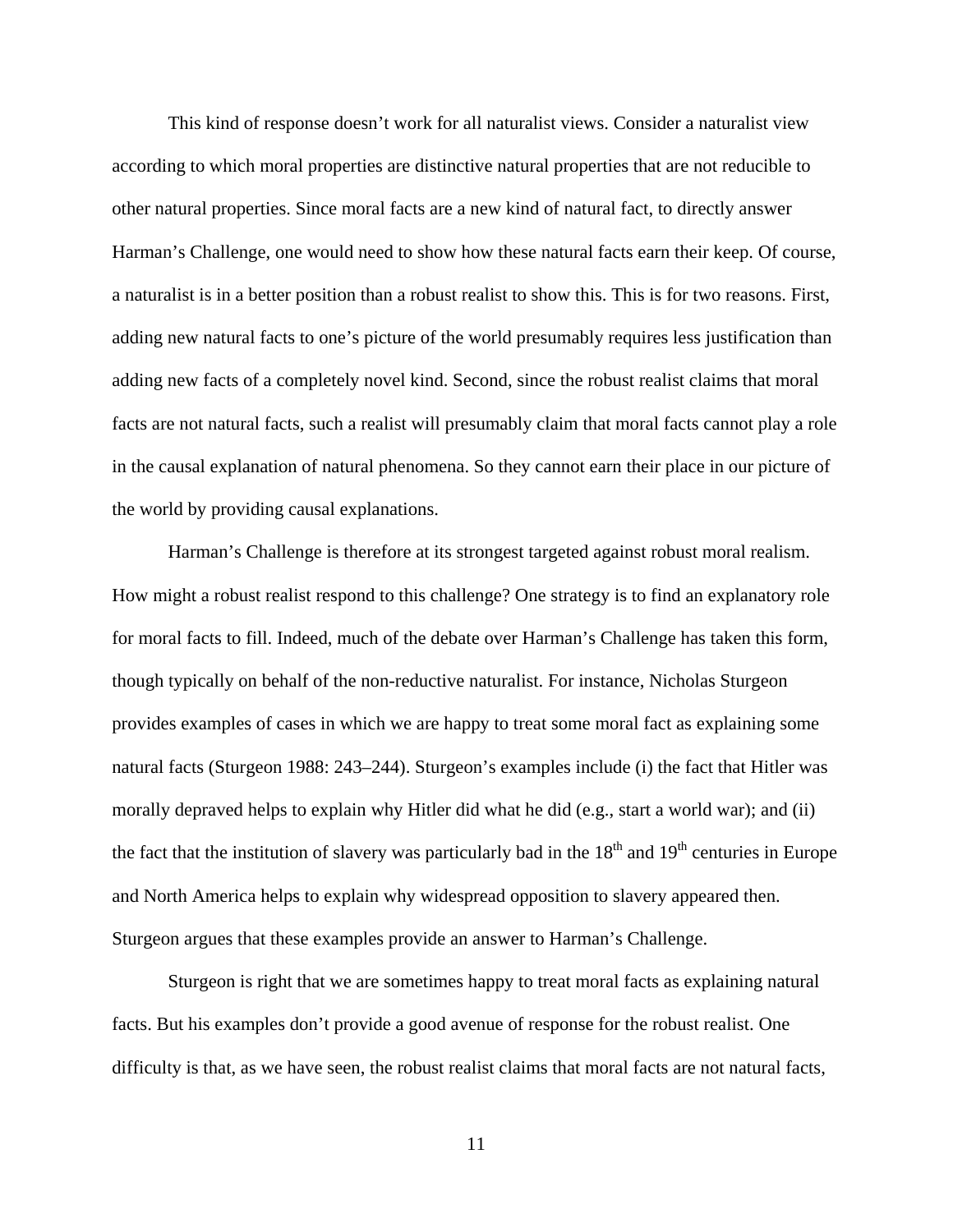and so will resist the claim that moral facts can play a role in the causal explanation of natural phenomena. Instead, the robust realist will presumably account for Sturgeon's examples by claiming that what does the explanatory work in each of his cases is not a moral fact but whatever natural facts the moral fact is correlated with. Strictly speaking, it is not Hitler's depravity that explains his behavior but his racism, paranoia, and megalomania. It is not the badness of the institution of slavery that explains the widespread opposition to it, but the fact that it caused a great deal of suffering. On this view, when someone presents an apparent moral explanation of a natural fact, this is really just an elliptical way of pointing to a natural explanation of a natural fact.

A second issue with this strategy is that it is not enough to answer Harman's Challenge to present apparent examples of moral explanations of natural facts. Rather, it needs to be shown that the moral facts are indispensable for explaining the natural facts (Sayre-McCord 1988b). If we can explain the natural facts just as well without relying on moral facts, then the moral facts are not part of the best explanation of the natural facts – explanations that rely only on natural facts are more parsimonious. So Sturgeon's examples do not suffice to answer Harman's Challenge.

A different strategy for the robust realist to pursue is to reject the epistemic principle at the heart of Harman's Challenge. It is plausible that we are justified in believing that there are objects of a certain kind or that certain properties are exemplified only if the objects or properties do some important work for us. But one might think that this work need not be explanatory. There are other ways that a belief in moral facts, for example, could earn its keep.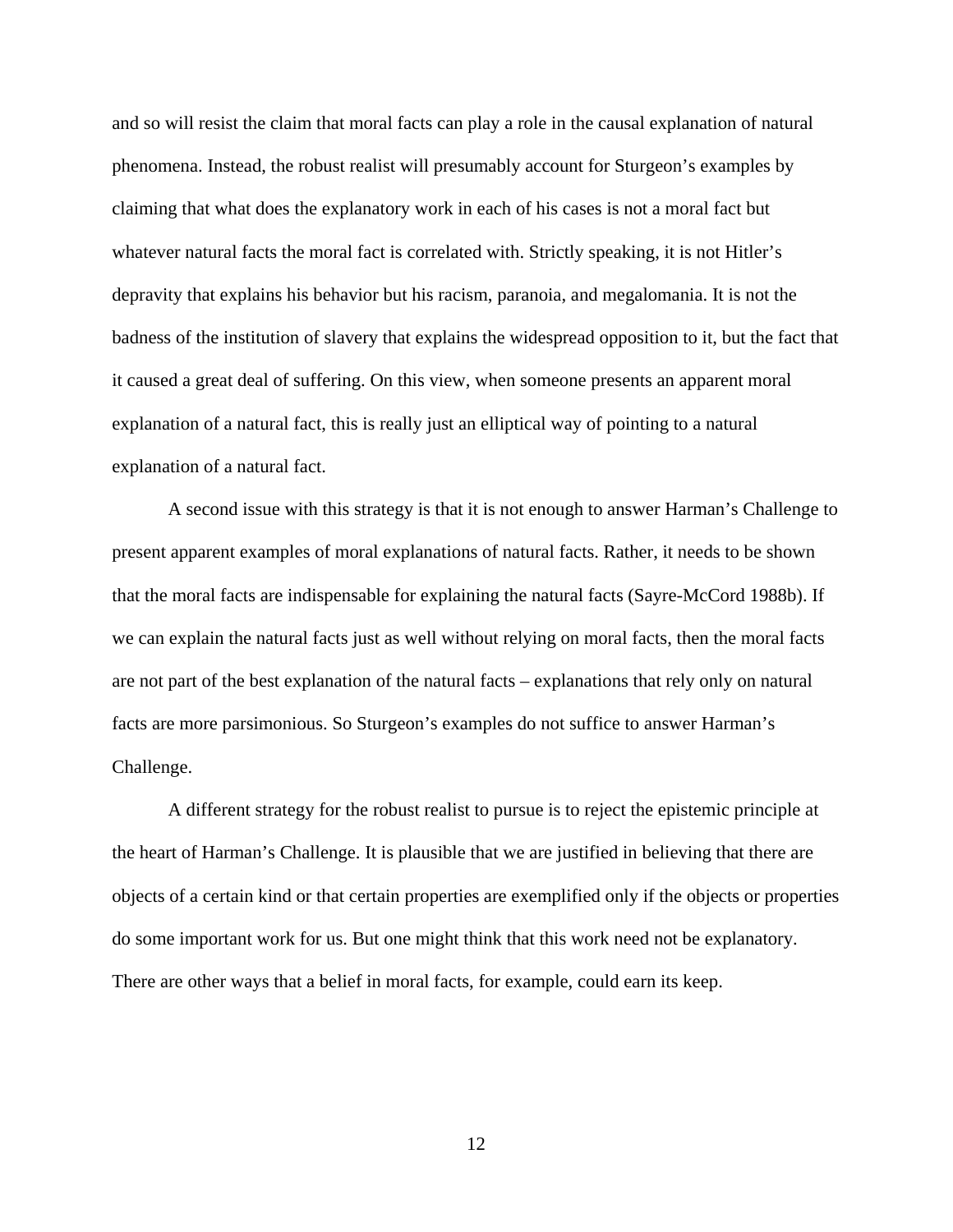The developments of this line of thought of which I am aware are all aimed at arguing for the existence of normative – and not strictly moral – facts. Belief in the existence of normative facts is then leveraged to help support belief in the existence of moral facts.

The most well-developed proposal of this kind is due to David Enoch (Enoch 2011: ch. 3). Enoch suggests that, just as we can be justified in believing in the existence of certain facts because they are indispensable to our best explanations, we can also be justified in believing in the existence of certain facts because they are indispensable to our deliberations. On Enoch's view, the explanatory project and the deliberative project – the project of deciding what to do – are on a par in the sense that thinkers are epistemically justified in holding those beliefs and employing those rules of inference that are indispensable for successfully carrying out either one of these projects (Enoch and Schechter 2008). Enoch further argues that belief in the existence of normative truths is indispensable to the deliberative project. Consider some difficult decision between two courses of action. For it to make sense to deliberate about which action to take, one has to assume that there is an answer to the question of what one should do. And one has to assume that this answer is independent of the deliberative process itself, and more generally, that it has the hallmarks of a robustly realist fact. This, Enoch argues, justifies us in believing that there are robustly realist normative truths.

Enoch's line of argument is appealing, but it faces a number of worries. One issue is that engaging in deliberation doesn't seem to require that one assume that there is an answer to the question of what one should do. Rather, it only seems to require that one not assume that there isn't an answer to that question. So the belief that there are normative facts may not be deliberatively indispensable. A second issue is that deliberation is a non-epistemic project, so indispensability to this project may not yield genuinely epistemic justification. (To avoid this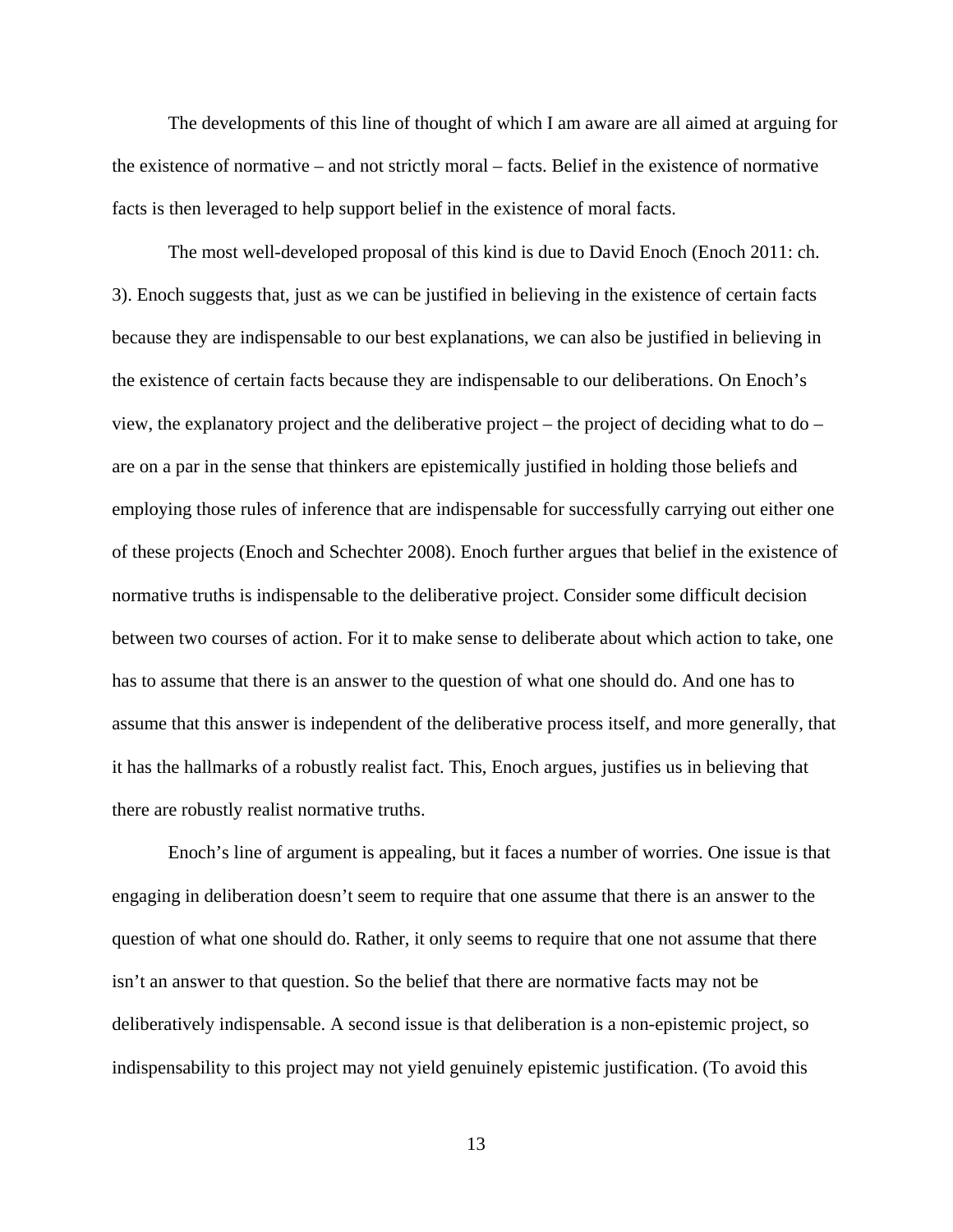worry, Enoch could move to a different project – for instance, the explanatory project. Enoch might claim that it is indispensable to the project of explaining phenomena that we take there to be better and worse explanations, which is itself a normative fact. A version of this view has been proposed by Geoffrey Sayre-McCord (Sayre-McCord 1988b: 178–180).) A third worry is that epistemic justification is closely tied to truth, but being indispensable to deliberation is not. So deliberative indispensability cannot yield epistemic justification (McPherson and Plunkett 2015).

A final strategy available to the robust moral realist is to argue that some moral facts are part of our evidence, and so do not need to play an explanatory role for us to be justified in believing in them. Harman's discussion seems to fit with a particular conception of what our evidence is – a subject's evidence consists of claims about the subject's empirical observations. But this is a contentious view of what our evidence consists of. One might argue that our evidence includes other claims, too, perhaps including simple logical, mathematical, and moral truths. If that's right, then the moral truths that are part of our evidence don't need to do any explanatory work in order for us for us to be justified in believing them. We may be justified in believing in the existence of those moral facts directly, and then gain further justification for believing in the existence of the moral facts that help to explain those moral facts, and so on. The nature of evidence is a vexed topic in epistemology (Kelly 2014), but this strikes me as a promising approach for a robust realist to take.

### **4. Evolutionary Debunking Arguments**

The second kind of challenge I will discuss is evolutionary debunking arguments against morality. There have been many different presentations of evolutionary debunking arguments in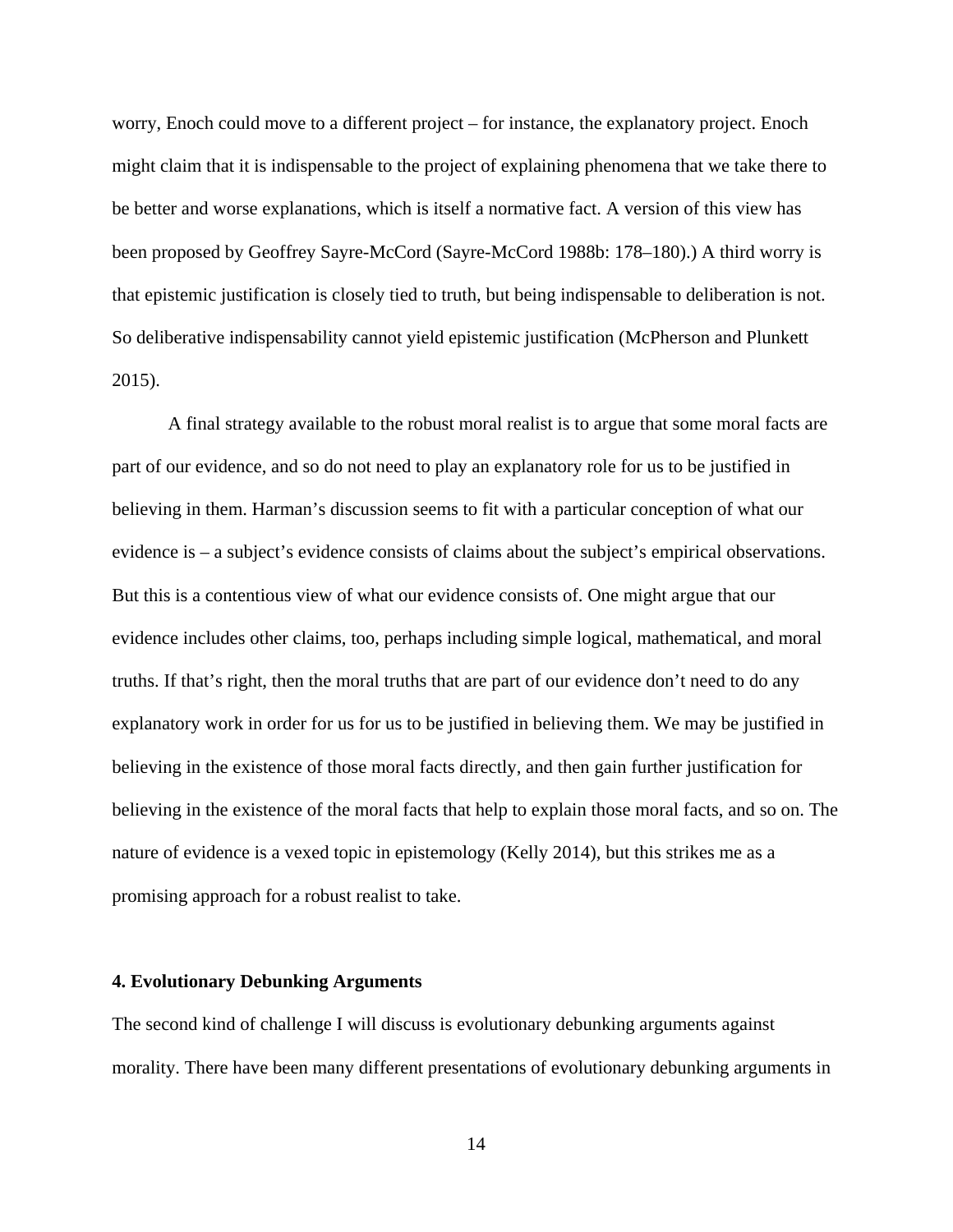the literature (Ruse and Wilson 1986; Joyce 2006; Street 2006). Sometimes these arguments are focused on the moral. Other times they are focused on normativity more generally. Sometimes these arguments are used to argue for error theory. Other times they are used to argue for a minddependent (or society-dependent) view.

My discussion will take as its starting point the evolutionary debunking argument presented by Sharon Street (Street 2006). This is because Street's argument is among the most sophisticated in the literature, and because focusing on Street's discussion will be helpful for drawing out several lessons. Street's argument is aimed at realism about normativity in general. For simplicity, I will refocus it against realism about morality. Street also claims that her argument has force against naturalist as well as non-naturalist views. For simplicity, I'll primarily focus on non-naturalist realism.

In broad outline, Street's argument (the "Darwinian Dilemma") is as follows: Our cognitive mechanisms for making moral judgments are the products of evolution by natural selection. Indeed, "the forces of natural selection have had a tremendous influence on the content" of our moral beliefs (Street 2006: 113). According to robust moral realism, the fundamental moral truths are independent of us. However, there are good scientific reasons to think that our ancestors were not selected for believing independent moral truths (or for having the motivational tendencies that would lead to believing such truths). Rather, they were selected for having beliefs (or motivational tendencies) that would provide them with survival and reproductive advantages. There are many different possible collections of moral beliefs. It would therefore be an astonishing coincidence if our moral beliefs matched the independent moral truth. Thus, robust moral realism leads to the conclusion that it is highly likely that our moral beliefs are false. This is an unacceptable conclusion. Therefore, robust moral realism is false.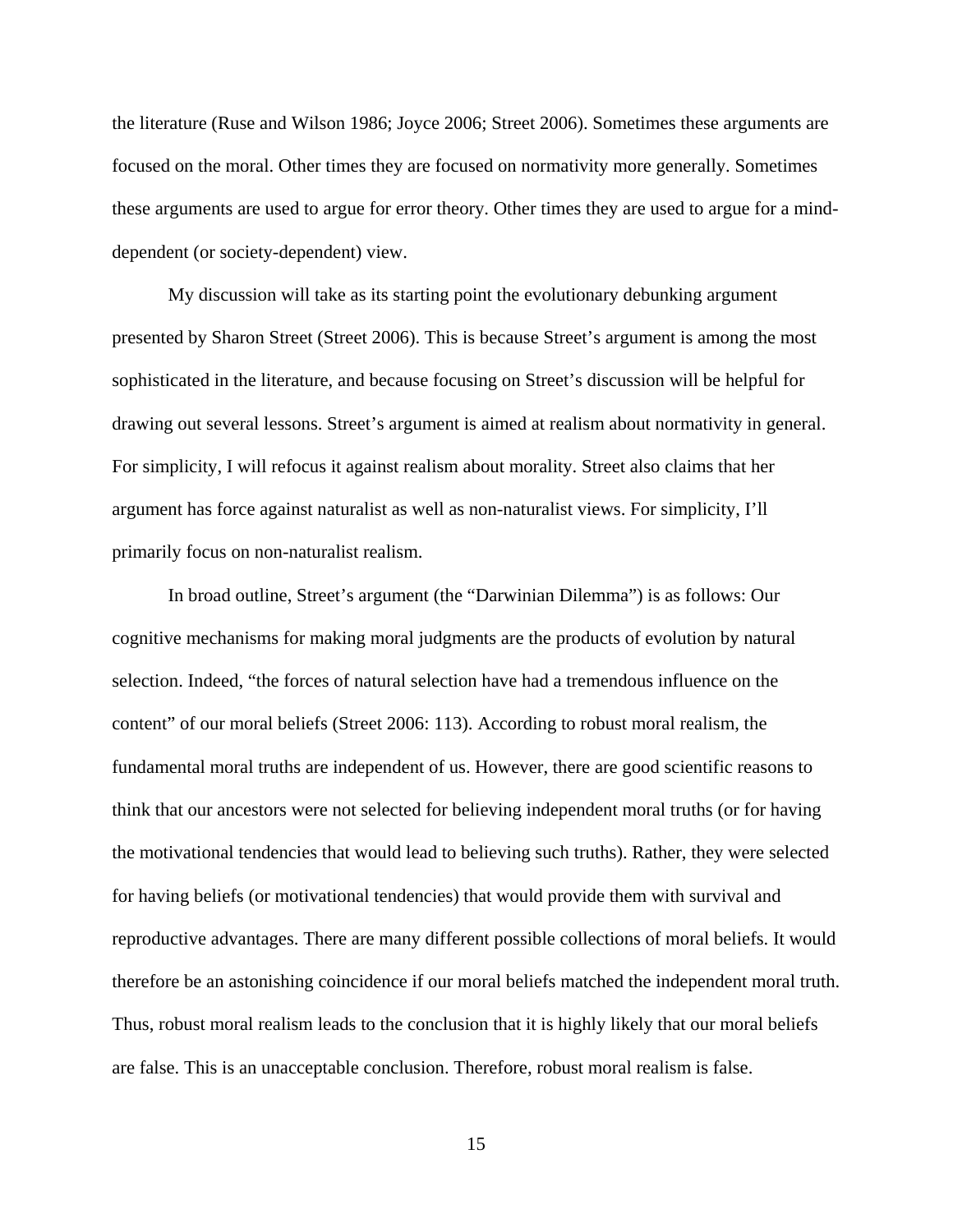One thing to note about this argument is that it aims to show that there is an internal tension in the robust realist view. The realist claims that our moral beliefs are by and large true. If Street's line of thought is correct, there is also an argument from premises the realist should accept – a Darwinian account of the evolution of our moral capacities as well as Independence and other realist theses – to the conclusion that it is likely that our moral beliefs are false. This internal tension has epistemic force. It provides realists with reason to give up some part of their package of views. Street suggests that the best claim to give up is Independence, and that the realist should move to a mind-dependent view. But there are alternatives – one could instead give up the claim that our moral beliefs are by and large true, or the claim that moral sentences and mental representations purport to represent moral facts, or perhaps some other realist thesis.

A second thing to note is that Street's argument is not meant to be a conclusive argument against robust moral realism. The premises don't entail that robust moral realism is false. If the argument is successful, rather, it shows that there is strong reason to reject robust realism. This reason may, in principle, be outweighed by competing considerations.

How exactly should Street's argument be understood? The argument has several moving parts. It is not transparent what the crux of the argument is, or how best to characterize the epistemic principle underlying it. In what follows, I will discuss ways of trying to explicate Street's argument.

#### **5. Irrelevant Influence Arguments**

A natural suggestion is to assimilate Street's argument to an "irrelevant influence" argument (Vavova 2016). This is an argument that relies on the claim that some of our beliefs were formed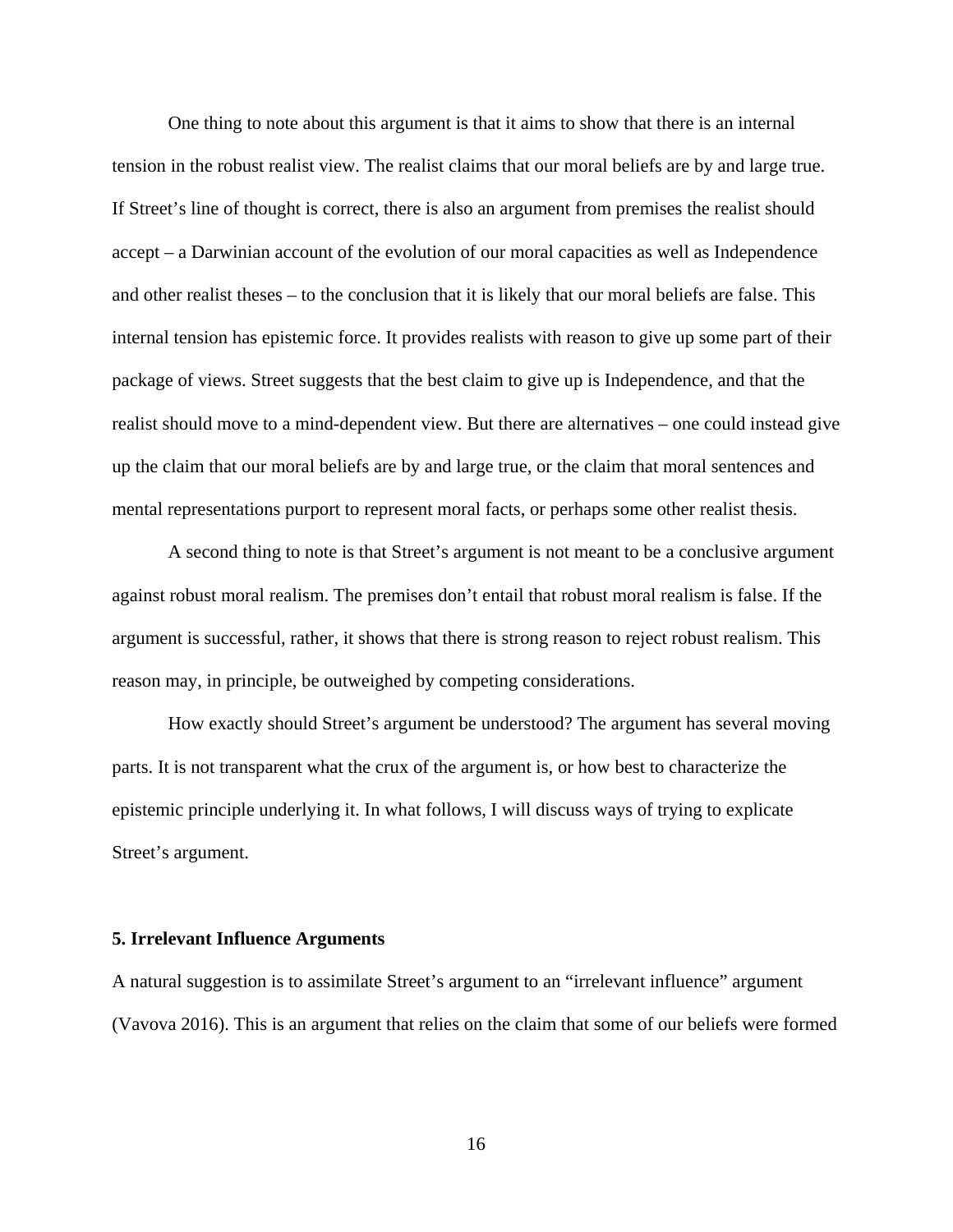in a way that reflects the impact of irrelevant causal influences. This, it is claimed, defeats our justification for those beliefs.

More carefully, the suggestion is to understand the crux of Street's argument as follows: Assuming robust moral realism, we have good reason to believe that our moral beliefs were formed in a way that reflects the significant impact of irrelevant factors – factors that are disconnected from the truth of the claims in question. (The irrelevant factors are the factors that were important in the evolution of our cognitive mechanisms for making moral judgments.) According to a general epistemic principle, if under certain background assumptions we have good reason to believe that our beliefs about a domain were formed in a way that reflects the significant impact of irrelevant factors, this puts pressure on the combination of our beliefs about the domain with the background assumptions. Thus, there is an internal tension in the robust moral realist's package of views.

The problem with this argument is that the "general epistemic principle" it relies upon has counterexamples. Many of our beliefs were formed in ways that reflect the significant impact of irrelevant factors. For example, the fact that I was bored earlier today led me to surf the Internet, which led me to read an article on the red-spotted newt, which led me to come to have several new beliefs about the red-spotted newt. But the fact that I was bored is disconnected from the truth of claims about newts. Similarly, the fact that I grew up in the United States led me to have many beliefs about what various words mean in the English language. But the fact that I grew up in the United States is disconnected from the truth of claims about the meaning of those words.

Perhaps these counterexamples can be avoided by somehow restricting the "general epistemic principle". For instance, one might note that the irrelevant influences in my examples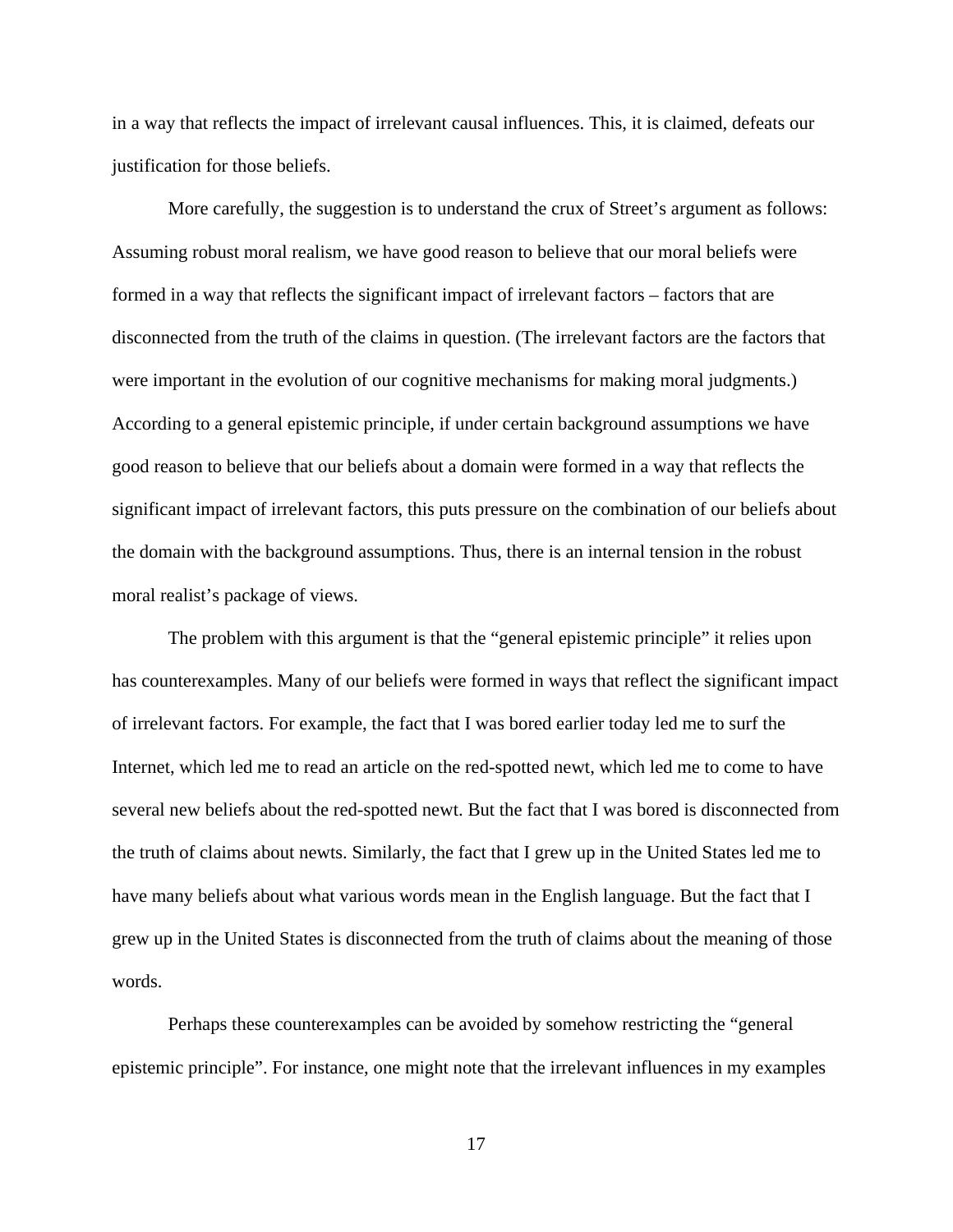led me to acquire evidence about red-spotted newts and about the meanings of words in English. This suggests a potential fix: Irrelevant influences are not problematic when they lead to the acquisition of evidence. According to this proposal, learning about the significant impact of an irrelevant influence only defeats the justification of a belief if one is justified in believing that the irrelevant influence did not act via leading one to acquire new evidence that supports the belief.

The proposed fix, however, doesn't work. One problem is that learning about an irrelevant influence can defeat the justification of one of my beliefs even if the influence led me to acquire new evidence – for instance, I might find out that the influence led me to acquire evidence in a biased way or to misevaluate the new evidence. A second problem is that learning about an irrelevant influence can fail to defeat the justification of one of my beliefs even if the influence did not lead to me acquire new evidence – for instance, I might find out that the influence prompted me to better evaluate the evidence that I already possessed. Finally, there are areas of thought where talk of evidence seems inappropriate. For instance, it is plausible that whatever justifies my beliefs in basic logical, mathematical, and conceptual truths is not properly described as evidence. (What is my evidence for the claim that 2 is a number or that bachelors are unmarried?) If there is a distinction between problematic and unproblematic irrelevant influences in these areas of thought, this distinction cannot be drawn by appealing to the notion of evidence.

A different proposed fix is to claim that learning of the significant impact of irrelevant influences is problematic only when one has good independent reason to think that the influences have likely led one to have false (or unjustified) beliefs. More carefully, the proposed epistemic principle is as follows: If, under certain background assumptions, we have good independent reason to believe that our beliefs about a domain were formed in a way that makes it likely that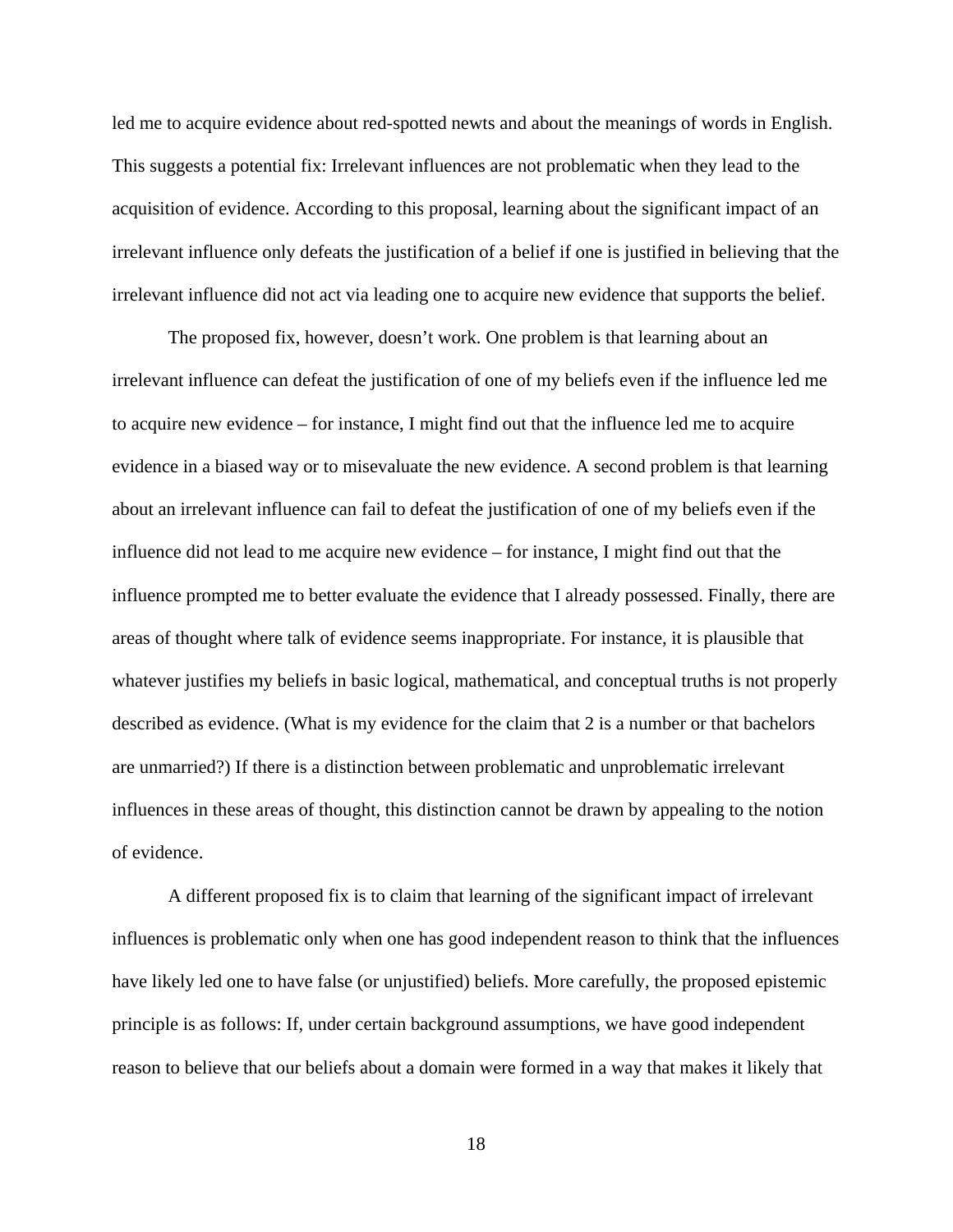they are false (or unjustified), this puts pressure on the combination of our beliefs about the domain with the background assumptions. Here, "we have good independent reason" means something like "putting aside our beliefs and reasoning about the relevant domain, we have good reason". Versions of this principle have been defended by David Christensen and Adam Elga in the context of peer disagreement arguments, and by Miriam Schoenfield and Katia Vavova in the context of irrelevant influence arguments (Christensen 2007; Elga 2007; Schoenfield 2014; Vavova 2016). To make use of this principle in an argument against robust moral realism, one would also have to argue that assuming robust realism, we have good independent reason to think that the evolutionary origin of our cognitive mechanisms for making moral judgments makes it likely that our moral beliefs are false.

This proposed fix faces difficulties, too. First, it is not clear exactly how to understand "good independent reason" – which beliefs and reasoning are we supposed to put aside, and what exactly is it to put these beliefs and reasoning aside? Second, the proposed epistemic principle has problematic consequences. Consider the case of perception. Putting aside our perceptual beliefs, we have good reason to think that perception is likely to yield false beliefs about our environment. After all, there are very many possible perceptual mechanisms that a creature could employ, and only a small proportion of them tend to yield true beliefs. (We do, of course, possess a psycho-physical explanation of how perception works and an evolutionary explanation of how we ended up with a reliable perceptual mechanism that explain how it is that our perceptual mechanism yields true beliefs about our environment. But these explanations are ultimately justified on perceptual grounds, and so presumably have to be put aside when applying the principle.) So, according to a minor generalization of the epistemic principle, there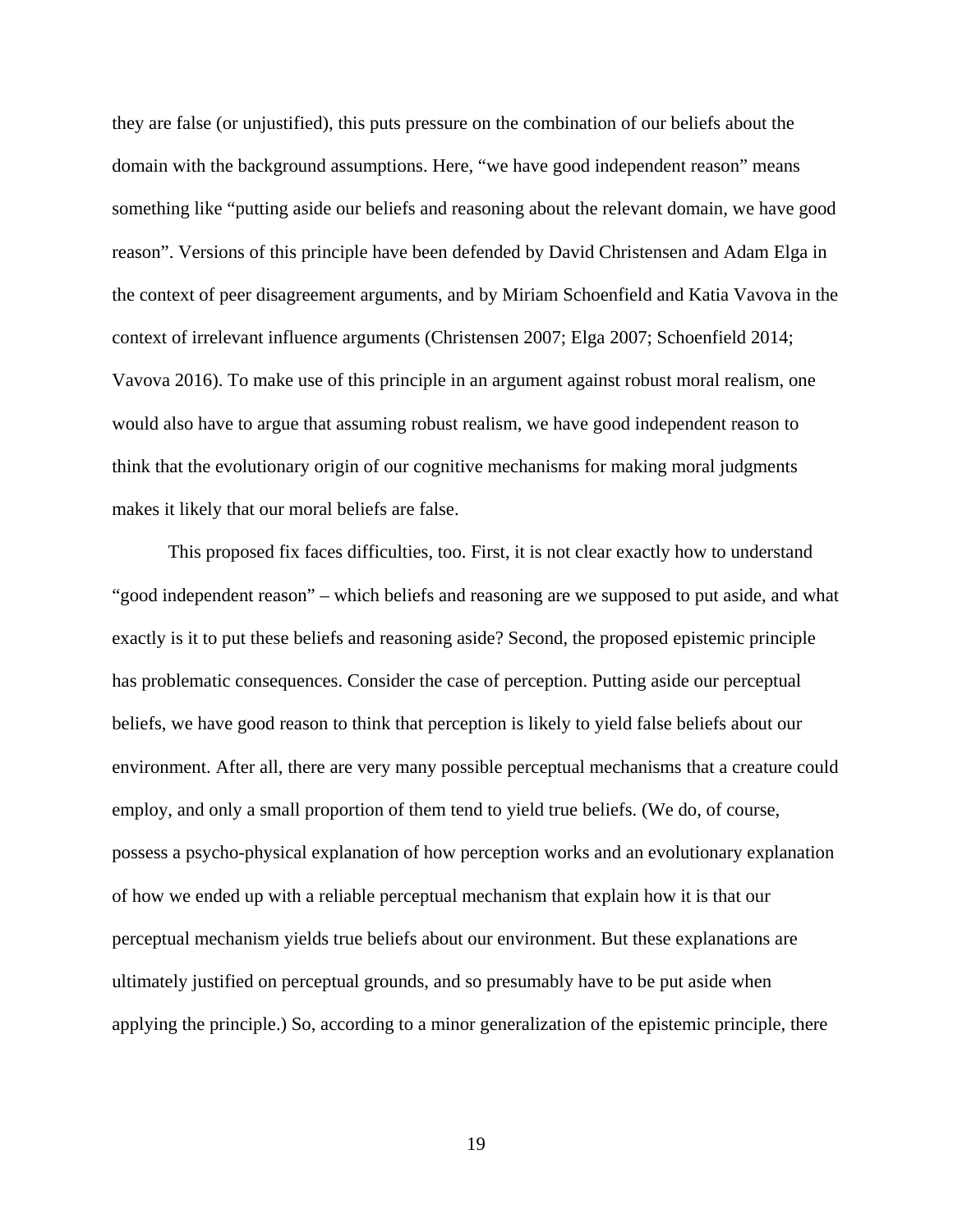is pressure to give up our perceptual beliefs or some anodyne background assumptions. That seems wrong.

What all of this suggests is that irrelevant influence arguments against robust moral realism are problematic. It is not clear how to state a correct general principle concerning the epistemic significance of irrelevant influences. (Indeed, I suspect there isn't such a principle.) Even if there is such a principle, it is not clear that it can be used to pose a difficulty for robust moral realism. If Street's argument is to have some force, we had better understand it in a different way.

#### **6. The Reliability Challenge**

A better idea is to understand Street's argument – or the intuitive argument underlying it – not in terms of irrelevant influences, but in terms of explanation. What generates the intuitive problem for robust moral realism is that, assuming the truth of robust realism, there seems to be no satisfying explanation of how our moral beliefs are reliable (Enoch 2011: ch. 7). (This argument is analogous to the Benacerraf-Field argument against mathematical Platonism (Field 1989: 25– 30). There are also analogous arguments concerning other areas of thought, including even logic (Schechter 2010).)

Put more carefully, the argument goes as follows: According to robust moral realism, the moral claims we believe are by and large true, at least given sufficient reflection and discussion (from Reliability). This is a striking fact, one that "cries out" for explanation. In particular, explanation is needed of how it is that we have cognitive mechanisms for making moral judgments that tend to yield true beliefs. Given robust moral realism, there is no satisfying explanation of our reliability that can be provided. That is because our moral beliefs do not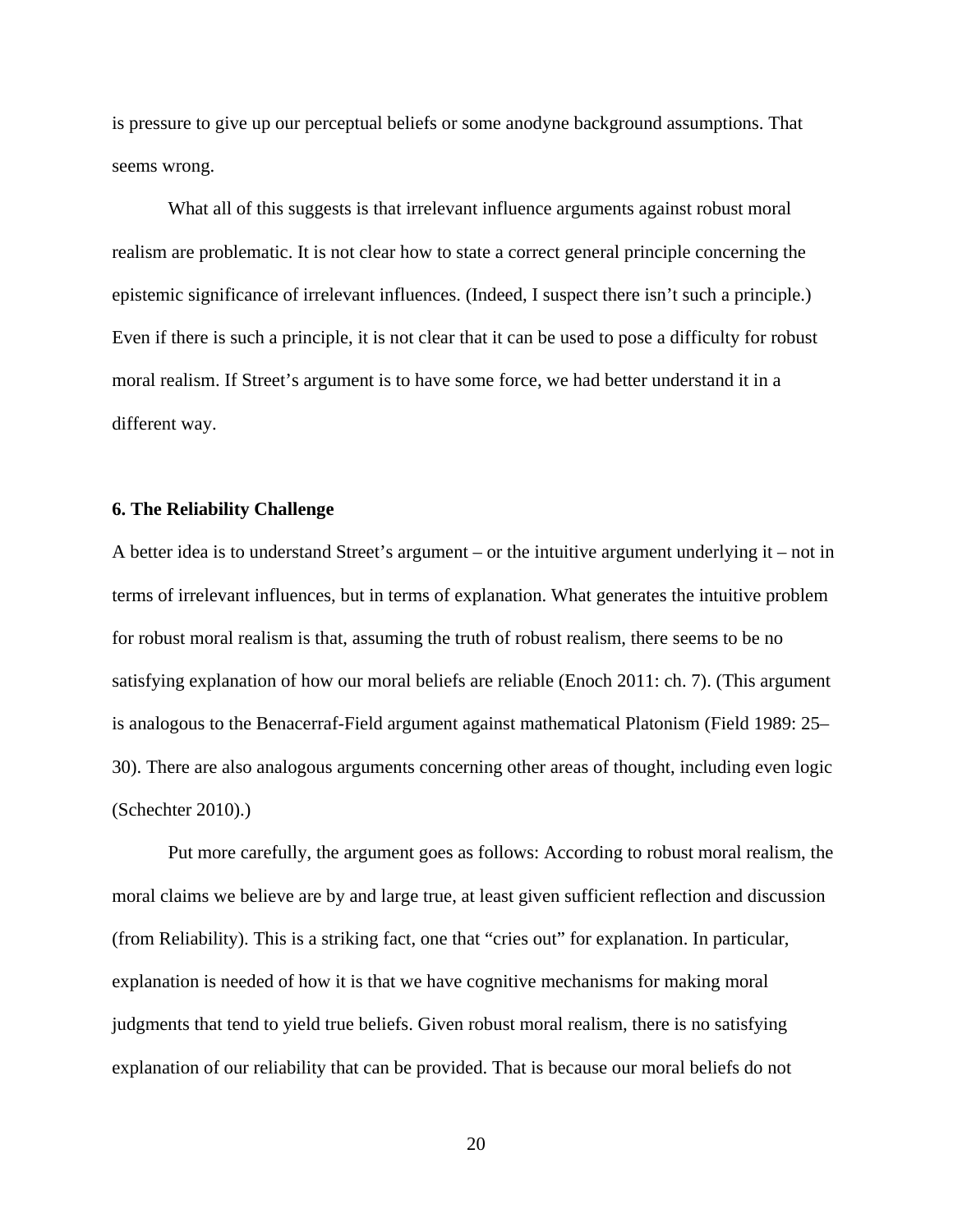constitutively explain the moral facts (from Independence), the moral facts do not causally explain our moral beliefs (from Naturalism), and there is no third factor that somehow explains both our moral beliefs and the moral facts. According to a general epistemic principle, it is a cost of a theory if it treats a striking phenomenon within the scope of the theory as accidental or otherwise inexplicable. Thus, there is a tension in the robust moral realist's overall package of views.

This is a better explication of Street's argument. It correctly highlights the role that the "astonishing coincidence" that we are reliable about the moral plays in generating the problem (Bedke 2009). It also relies on a plausible epistemic principle – it is a cost of a theory if it treats a striking phenomenon within the scope of the theory as inexplicable. This general principle seems central to our practices of theory choice.

One important feature of this argument is that evolution turns out not to play a role in generating the challenge for robust moral realism. The problem for the robust realist does not stem from there being some causal story of how we came to have our cognitive mechanisms for making moral judgments. Rather, the problem stems from the fact that we seem to lack a satisfying explanation of how it is we have reliable cognitive mechanisms for making moral judgments. Or, more accurately, the problem stems from the fact that there seems to be principled reasons to think there cannot be a satisfying explanation of how we have reliable cognitive mechanisms for making moral judgments, at least assuming robust moral realism.

I think that the fact that evolution does not play a role in this argument is exactly right. Pointing to the evolution of our moral capacities is part of what makes Street's argument so arresting. But this is more of a psychological phenomenon than an epistemological one. The evolutionary story makes salient a worry the robust moral realist already should have had –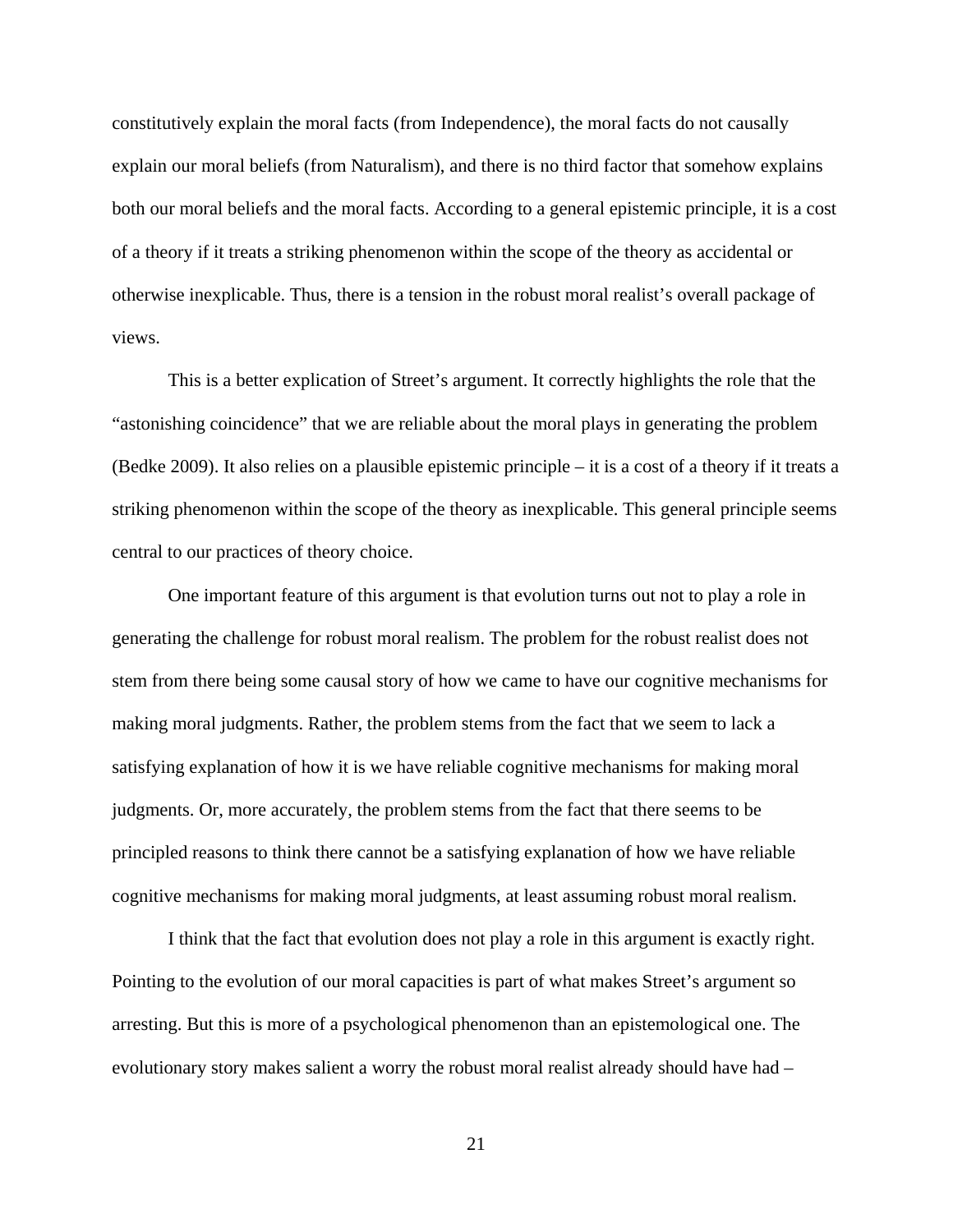namely, that there is no satisfying explanation of how it is that we are reliable about morality. One way to see this point is to note that that if we did possess a satisfying explanation of our reliability about morality, the evolutionary story of how we came to have our cognitive mechanisms for making moral judgments would not seem at all worrisome. A second way to see the point is to note that the evolutionary story does not rule out any explanation of our reliability about morality compatible with robust moral realism that was not already ruled out by a broadly scientific view of the world. So the presence of the evolutionary story does not seem to put any pressure on robust moral realism that wasn't already there.

To be fair, evolution may have a role to play if the Reliability Challenge is targeted against moral naturalism. According to moral naturalism, moral facts are natural facts. So they can play a role in causing natural phenomena. At least in principle, we may be able to explain our reliability about the moral by claiming that the moral facts caused our moral beliefs. Street's evolutionary account might be seen to put pressure on this sort of approach. If Street's evolutionary account rules out (or renders less plausible) potential naturalist explanations of our reliability, it will contribute to generating the problem for moral naturalism. Of course, to see if this is really so, one would need to generate specific candidate naturalist explanations of our reliability and determine whether Street's evolutionary account rules them out (or renders them less plausible).

A second important feature of the argument is that it rests on explanatory considerations. To answer the Reliability Challenge, one does not need to provide a justification of our moral beliefs or of robust moral realism. One doesn't need to provide new evidence for these claims. Rather, what is needed is an explanation of how it is that we are reliable about the moral. In principle, this explanation could make use of our moral beliefs or robust moral realism. Since the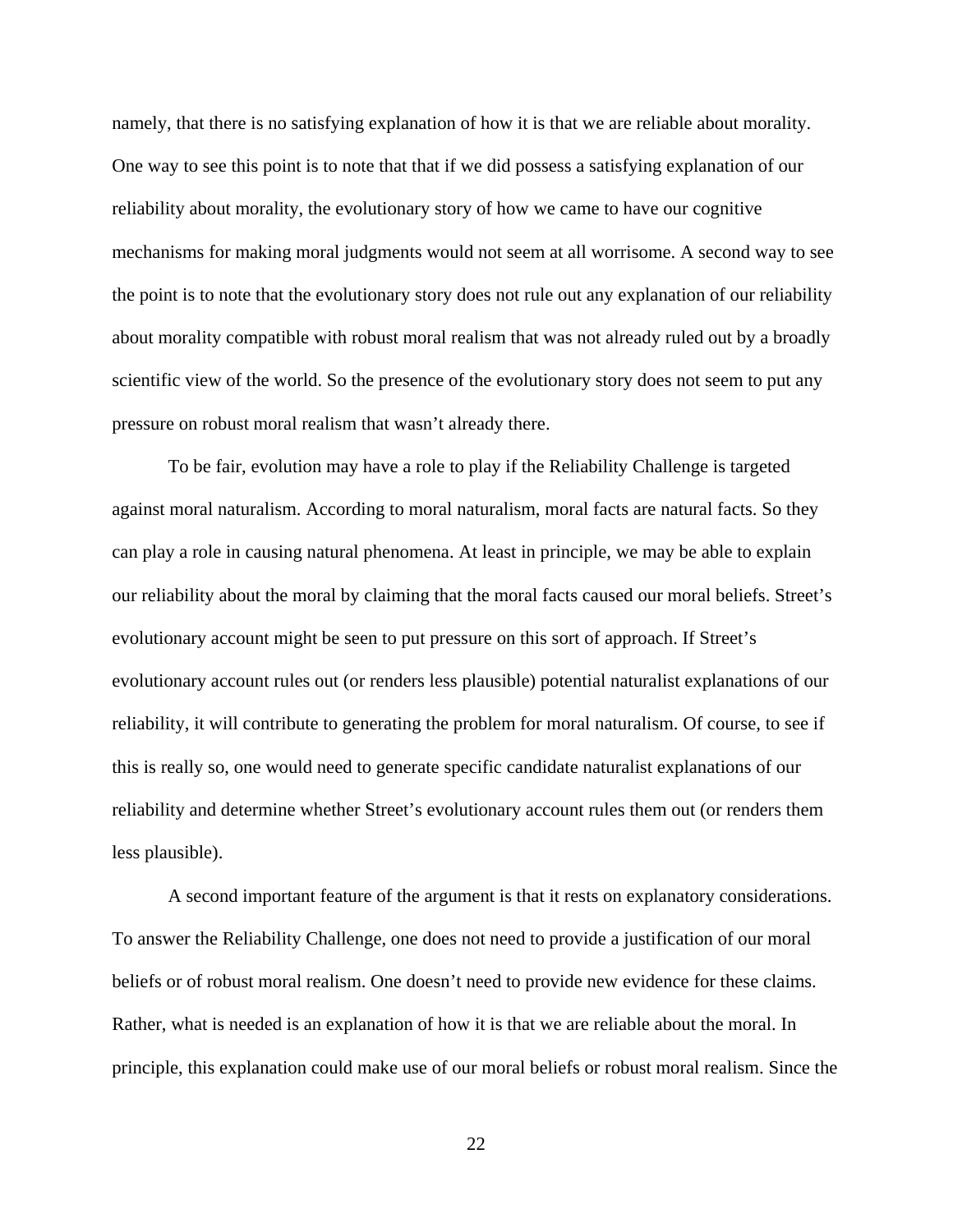challenge is an explanatory rather than a justificatory one – and since the challenge is generated by an internal tension within the robust realist's package of views – it is perfectly fine to make use of robust realist theses or substantive moral claims in answering the challenge.

How should we respond to the Reliability Challenge? One option is to reject robust moral realism. There are several ways in which this could be done. We could give up the claim that moral sentences and mental representations purport to represent moral facts. We could give up the claim that we are reliable about the moral. As Street recommends, we could give up the Independence thesis and instead claim that we are reliable because the moral truths are constitutively explained by our moral beliefs. Alternatively, we could move to a naturalist view and claim that we are reliable because our moral beliefs are caused by the moral truths. (Street presents arguments against such a response, most notably that if the naturalist explanation relies on our substantive views, it will be question-begging (2008: 215–217). As we've seen, this isn't obviously correct.) Or, instead, we could move to a plenitudinous view of moral properties. If every coherent moral practice fits some set of moral properties, it is easy to explain our reliability – no matter our practice, we would be bound to get it right

Assuming we want to retain robust moral realism, how could we respond to the Reliability Challenge? One possible response is to reject the need to answer the challenge. The most sophisticated version of this response is due to Justin Clarke-Doane (Clarke-Doane 2015). He argues that information can provide a reason to give up beliefs about a domain only if it provides reason to doubt the safety or the sensitivity of those beliefs. (Beliefs about a domain count as safe just in case we could not easily have had false beliefs about the domain. Beliefs about a domain count as sensitive just in case had the truths about the domain been different, we would have had correspondingly different beliefs.) Clarke-Doane argues that arguments such as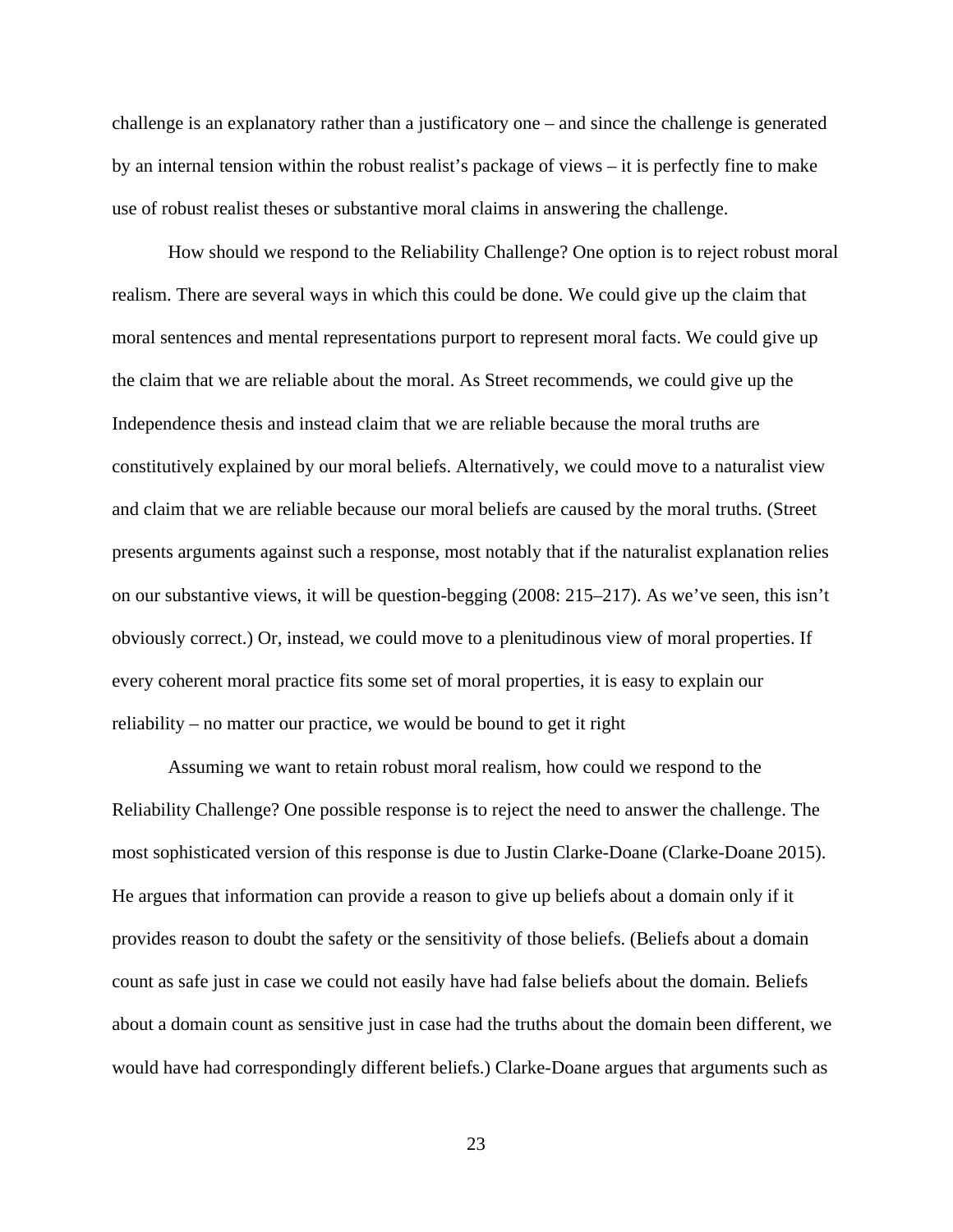the Reliability Challenge do not provide reason to doubt the safety or sensitivity of our moral beliefs, and so have no force. Clarke-Doane further argues that we have good reason to think that our fundamental moral beliefs are both safe and sensitive. If our fundamental moral beliefs are true, they are safe, since the evolutionary origins of our moral beliefs show that we could not easily have had different fundamental moral beliefs. If our fundamental moral beliefs are true, they are necessarily true, and so are automatically sensitive.

There are several problems with Clarke-Doane's response. One issue is that we might understand the Reliability Challenge as targeting the safety and sensitivity of our moral beliefs. If there is no explanation of how it is that we are reliable, this provides reason to think that we may not be reliable, which in turn provides reason to think that our beliefs are neither safe nor sensitive. A second issue is that there is reason to think that Clarke-Doane's epistemic principle is false. The principle makes the defense of necessarily true beliefs much too easy. There can be good arguments against beliefs that thinkers take to be both necessarily true and hard to avoid. If his principle were correct, these arguments could always easily be answered.

A second potential response to the Reliability Challenge is to claim that we are reliable about morality because our powers of rational reflection helped us to arrive at the moral truth. This proposal faces two difficulties. First, a version of the Reliability Challenge applies to our beliefs about what is rational. So this response may simply move the bump under the rug. Second, rational reflection requires a starting point – it starts with some initial beliefs and (hopefully) improves them. But if our initial moral beliefs are wildly unreliable, even careful rational reflection will be unlikely to yield true moral beliefs (Street 2006: 123–124).

A third proposal is to claim that what explains our reliability involves the nature of moral concepts (Cuneo and Shafer-Landau 2014: 424–8). On this view, if one accepts claims that are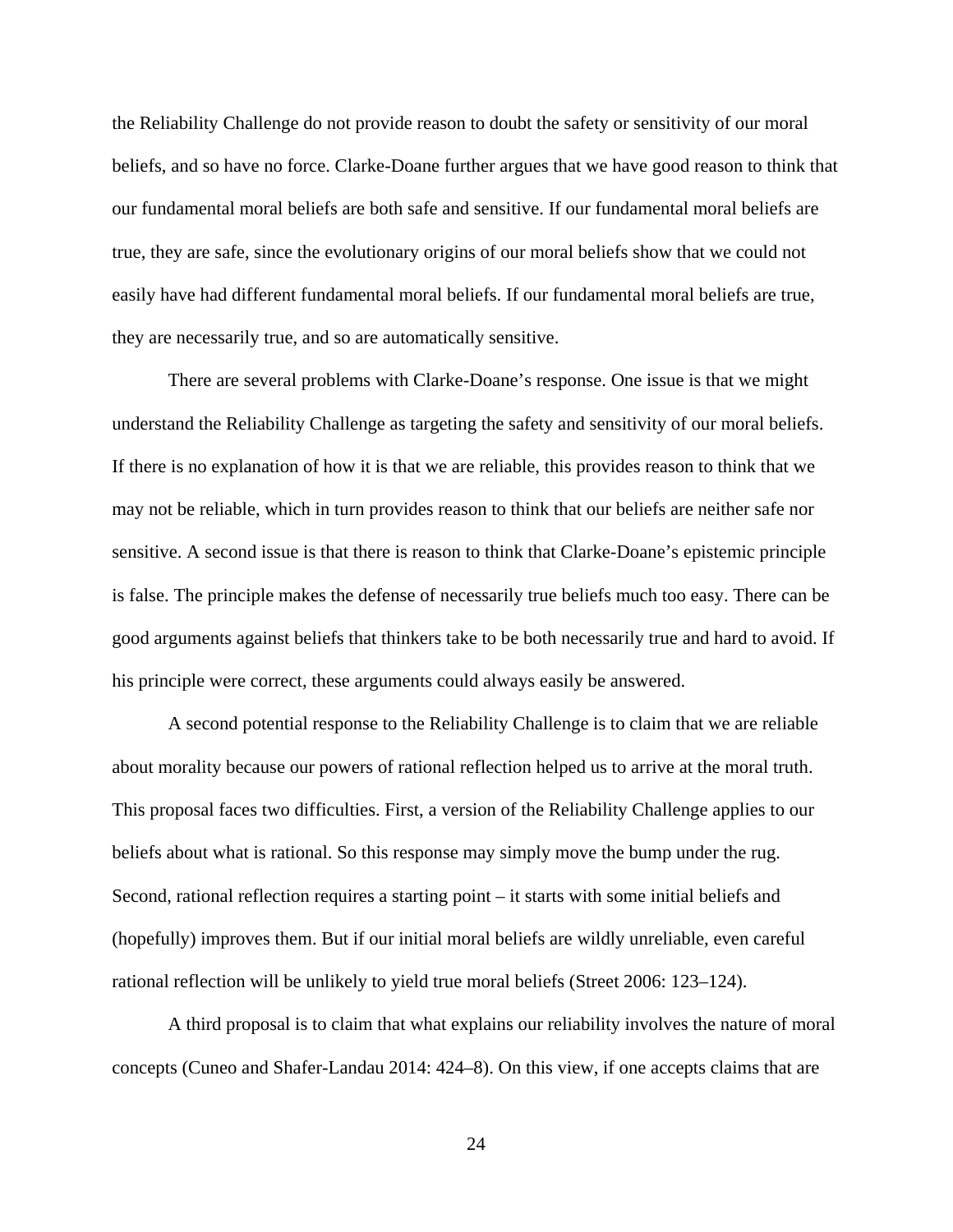far enough away from the genuine moral truths, one is no longer thinking or talking about morality, but about something else entirely. So there is a limit to how unreliable thinkers can be about the moral. There are three problems with this proposal. First, even if there is a limit to how unreliable someone can be about morality, one can still be pretty unreliable about the moral. So we still need an explanation of how we are as reliable as we (think) we are. Second, if the view is not to be a plenitudinous view, practices that are sufficiently far away from the genuine moral truths must either correspond to properties that are metaphysically less privileged than genuine moral properties or they must not correspond to properties at all. So we still would need an explanation of how it is that we ended up with a practice that corresponds to metaphysically privileged properties. Third, even if this proposal were to explain our reliability about the moral, it would not explain our reliability about what one ought to do in a more general sense (i.e., the "plain vanilla" ought). It is implausible that there are significant conceptual constraints built into our most general normative concepts, so the analogous strategy would not seem to work for explaining our reliability about beliefs involving these concepts.

In my view, the most plausible direct response to the Reliability Challenge is to present a "third-factor" view, according to which there is some factor that explains both the moral truths and our moral beliefs (Wielenberg 2010; Enoch 2011: 168–174; Sarksaune 2011). For example, according to a (toy) proposal due to Enoch, our ancestors were selected to behave in ways that promoted their survival. Natural selection did this in part by encouraging our ancestors to believe that it is good to behave in those ways. Moreover, survival is (typically) a good thing, and it is (typically) good to act in ways that promote survival. This is part of what explains our reliability about what's good. On this view, facts about what promotes survival causally explain our moral beliefs and also constitutively explain the moral facts. One can challenge this specific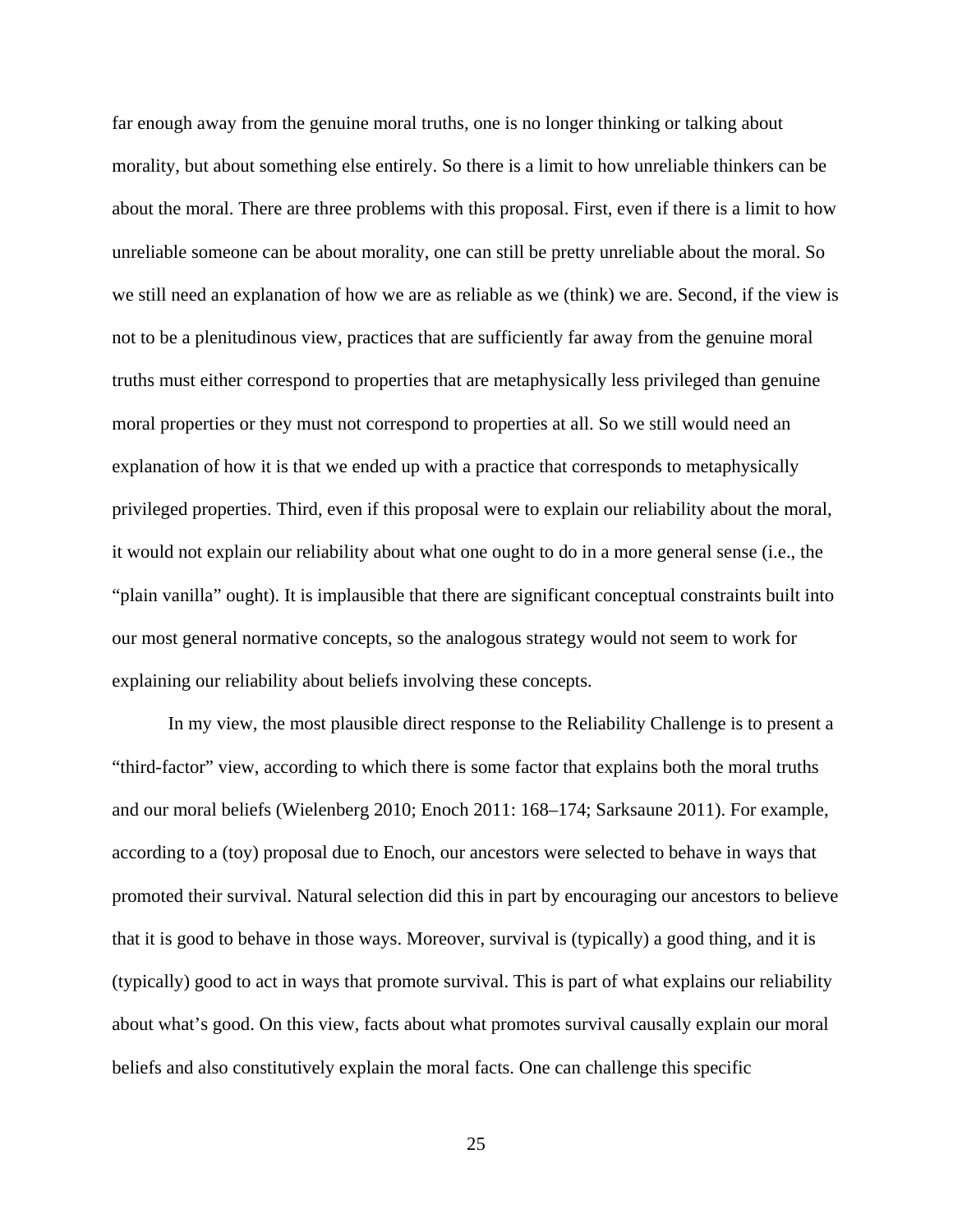explanation. And one might worry that this view leaves something left to explain – for instance, that what natural selection aims at has a positive normative status. But this kind of view strikes me as a plausible avenue to pursue.

There is an indirect response to the Reliability Challenge also worth mentioning: Robust moral realism has "companions in guilt". This is so in two different senses. First, other domains face analogous challenges – including logic, mathematics, modality, conceptual truth, and so on. It is implausible that we should give up realism about all of these domains. This suggests that there must be some way of responding to the challenge. Second, versions of the Reliability Challenge arise for alternatives to robust moral realism. For instance, naturalist realist views are subject to the challenge. More interestingly, mind-dependent views of morality may also be subject to the challenge. There are very many possible ways in which the moral facts could depend on facts about our minds. It is a striking fact that the way that the moral facts actually depend on facts about our minds (according to a mind-dependent view) is one where the moral truths turn out to by and large match our moral beliefs (as opposed to, for instance, their negations). This fact "cries out" for explanation, too. If this is right, then robust moral realism doesn't face a distinctive problem.

Finally, it is worth noting that, even if it is successful, the Reliability Challenge does not conclusively show that robust moral realism is false. It only generates strong reason to reject robust moral realism. This reason may, in principle, be outweighed by competing considerations.

#### **7. Conclusion**

Let's take stock. If what I've argued here is correct, there are two pressing explanatory challenges facing robust moral realism. According to Harman's Challenge, for us to be justified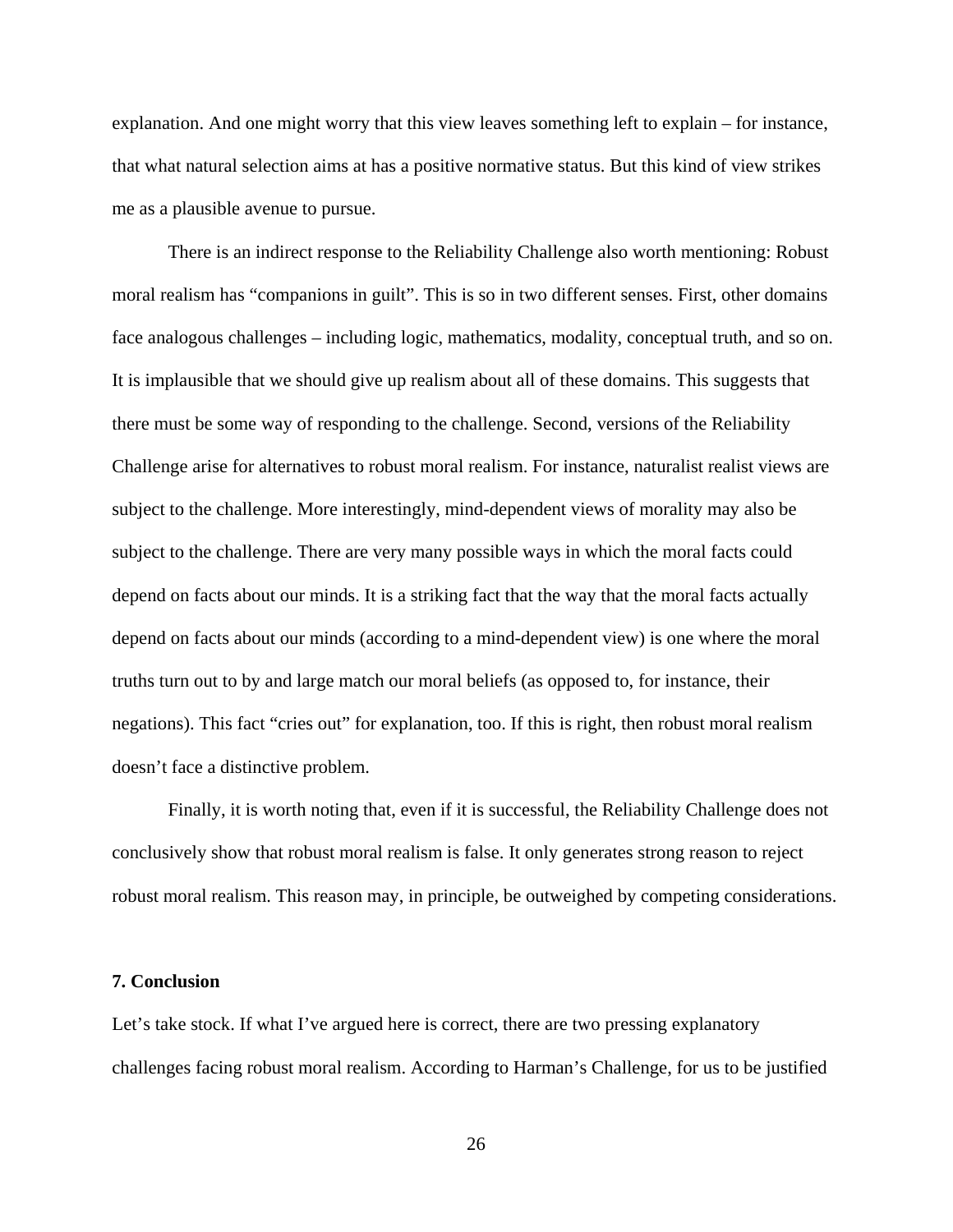in believing in the existence of moral facts, such facts had better be part of the picture of the world that does the best job of explaining our evidence. Given robust moral realism, it is difficult to see how this could be so. According to the Reliability Challenge, it is a striking fact that we are reliable about morality. Given robust moral realism, it is difficult to see how there could be an explanation of our reliability. This puts pressure on robust moral realism. (And, perhaps, analogous challenges put pressure on alternative metaethical views.)

 There are plausible lines of response open to the robust moral realist. In response to Harman's Challenge, the robust realist might reject the central epistemic principle generating the challenge and claim that moral facts "earn their keep" in some way that does not involve explanation. Alternatively, the robust realist might claim that certain moral claims are part of our total body of evidence. In response to the Reliability Challenge, the robust realist might claim that some "third-factor" view is correct, according to which some factor both constitutively explains the moral truths and causally explains our moral beliefs. Alternatively, the robust realist might argue that the Reliability Challenge is a challenge facing all plausible views of morality, and so does not pose a problem specific to robust realism.

It is fair to say, though, that it has not been established that these challenges can be answered, either when targeted against robust moral realism or when targeted against alternative metaethical views. These explanatory challenges are still very much live.

#### **Acknowledgements**

Thanks to Tristram McPherson and David Plunkett for their helpful comments and boundless patience. Thanks to Jamie Fritz for extremely useful comments. Thanks also to David Christensen and David Enoch for discussion of many of these issues. This chapter was written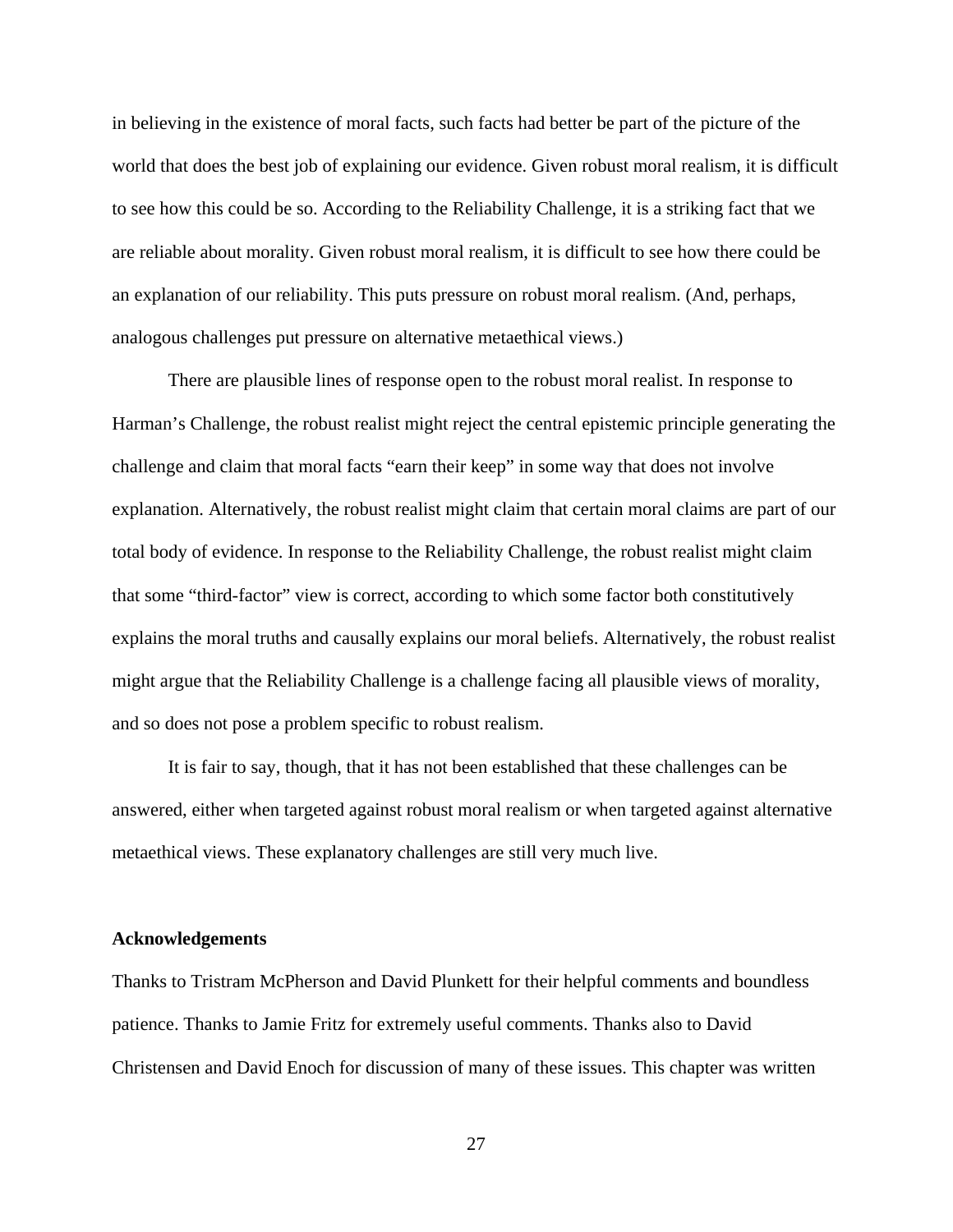while I was a visiting fellow at the Humanities Institute at the University of Connecticut. I am grateful to the University of Connecticut for its hospitality.

# **References**

- Balaguer, M. (1998) *Platonism and Anti-Platonism in Mathematics*, Oxford: Oxford University Press.
- Bedke, M. (2009) "Intuitive Non-Naturalism Meets Cosmic Coincidence," *Pacific Philosophical Quarterly* 90: 188–209.
- Benacerraf, P. (1973) "Mathematical Truth," *The Journal of Philosophy* 70: 661–79.
- Christensen, D. (2007) "Epistemology of Disagreement: The Good News," *Philosophical Review* 116: 187–217.
- Clarke-Doane, J. (2015) "Justification and Explanation in Mathematics and Morality," *Oxford Studies in Metaethics* 10: 80–103.
- Cuneo, T. and Shafer-Landau, R. (2014) "The Moral Fixed Points," *Philosophical Studies* 171: 399–443.
- Elga, A. (2007) "Reflection and Disagreement," *Noûs* 41: 478–502.
- Enoch, D. (2011) *Taking Morality Seriously*. Oxford: Oxford University Press.
- Enoch, D. and Schechter, J. (2008) "How Are Basic Belief-Forming Methods Justified?," *Philosophy and Phenomenological Research* 76: 547–79.

Field, H. (1989) *Realism, Mathematics, and Modality*, Oxford: Basil Blackwell.

Fine, K. (2012) "Guide to Ground," in F. Correia & B. Schnieder (eds.), *Metaphysical Grounding*, Cambridge: Cambridge University Press, pp. 37–80.

Goldman, A. (1988) *Empirical Knowledge*, Berkeley: University of California Press.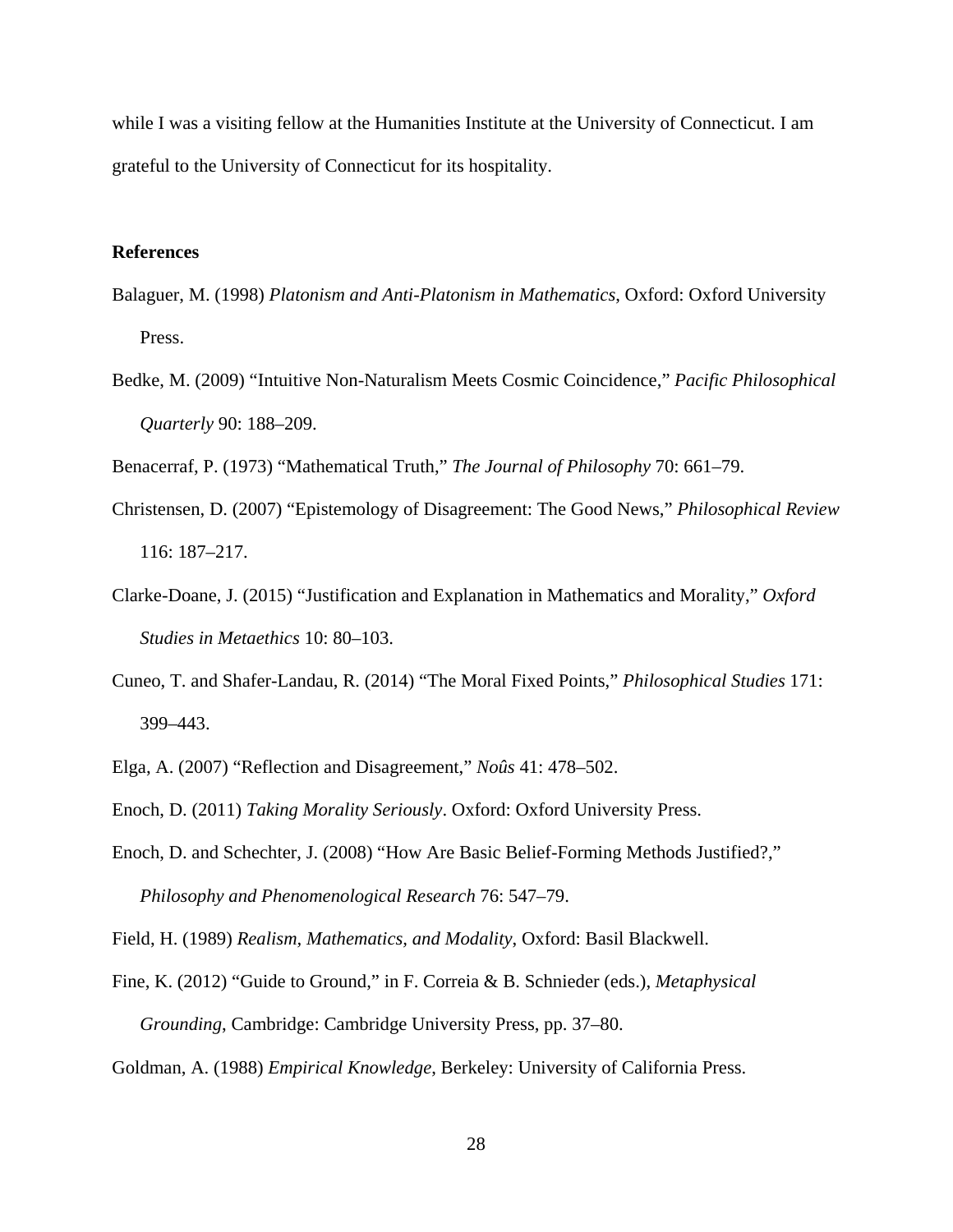Harman, G. (1977) *The Nature of Morality*, Oxford: Oxford University Press.

 . (1986) "Moral Explanations of Natural Facts," *The Southern Journal of Philosophy* 24 supplement: 57–68.

. (1995) "Rationality," in Smith, E. and Osherson, D. (eds.), *Thinking*, vol. 3,

Cambridge, Mass.: MIT Press, pp. 175-211.

Jenkins, C. (2006) "Knowledge and Explanation," *Canadian Journal of Philosophy* 36: 137–63.

Joyce, R. (2006) *The Evolution of Morality*, Cambridge, Mass.: The MIT Press.

Kelly, T. (2014) "Evidence," *The Stanford Encyclopedia of Philosophy* (Fall 2014 Edition). Available at: http://plato.stanford.edu/archives/fall2014/entries/evidence/.

Lipton, P. (2004) *Inference to the Best Explanation*, second edition, New York: Routledge.

McPherson, T. and Plunkett, D. (2015) "Deliberative Indispensability and Epistemic Justification," *Oxford Studies in Metaethics* 10: 104–133.

- Ruse, M. and Wilson, E. O. (1986) "Moral Philosophy as Applied Science," *Philosophy* 61: 173– 192.
- Sarksaune, K. (2011) "Darwin and Moral Realism: Survival of the Iffiest," *Philosophical Studies*  152: 229–43.

Sayre-McCord, G. (ed.) (1988a) *Essays on Moral Realism*, Ithaca: Cornell University Press. . (1988b) "Moral Theory and Explanatory Impotence," in Sayre-McCord (1988a), pp. 256–281.

- Schechter, J. (2010) "The Reliability Challenge and the Epistemology of Logic," *Philosophical Perspectives* 24: 437–464.
- Schoenfield, M. (2014) "Permission to Believe: Why Permissivism Is True and What It Tells Us about Irrelevant Influences on Belief," *Noûs* 48: 193–218.